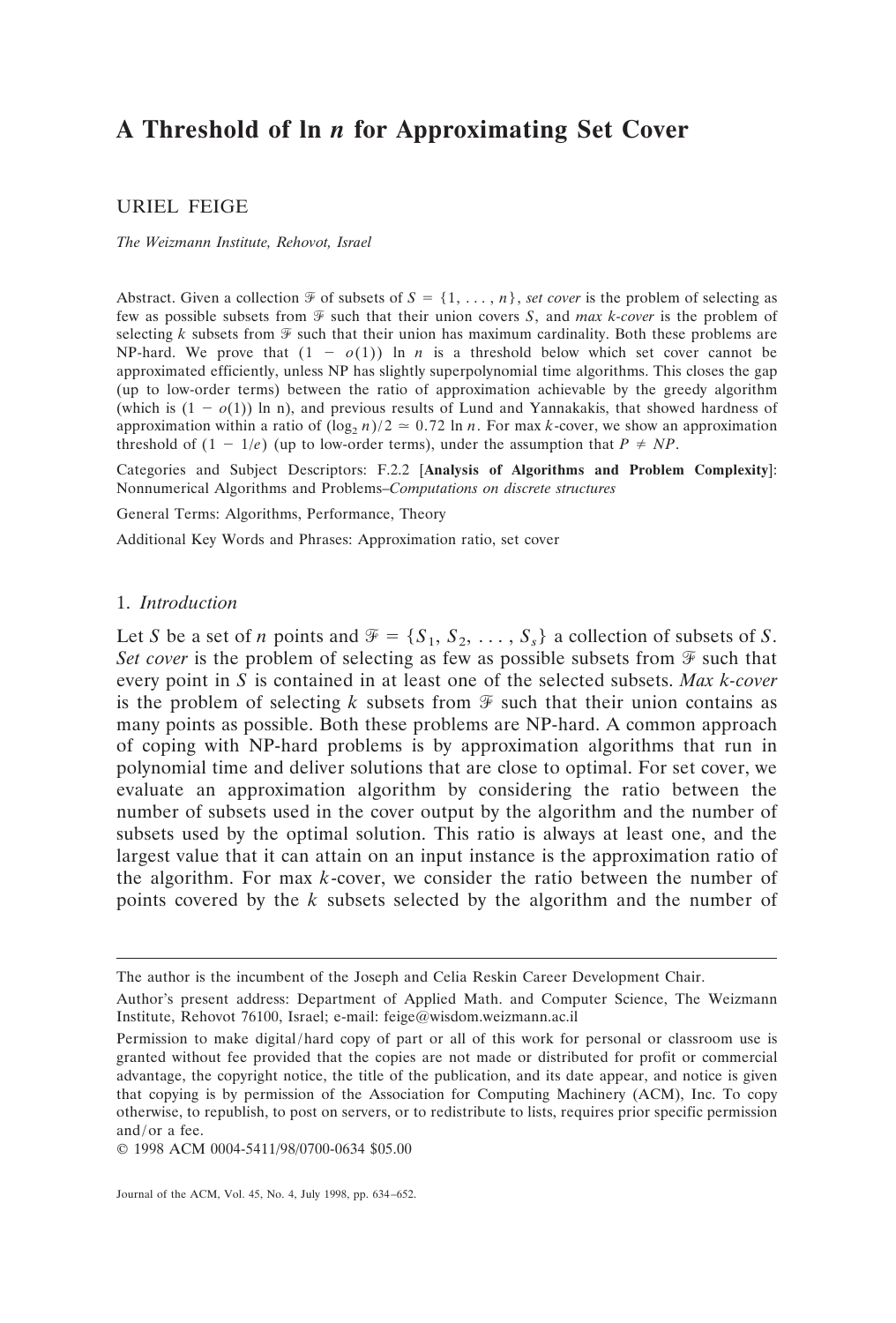points covered by the optimal solution. This ratio is always at most one, and the smallest value that it can attain on an input instance is the approximation ratio of the algorithm. (Slightly extending the class of algorithms of interest, we also allow for randomized polynomial time algorithms, in which case we want the solution output by the algorithm to be close to optimal with high probability, where probability is computed over the coin tosses of the randomized algorithm.) It is well known that set cover can be approximated within a ratio of  $\ln n$ , where ln denotes the natural logarithm, and that max *k*-cover can be approximated within a ratio of  $1 - 1/e \approx 0.632$ . The results and techniques in Arora et al. [1992] and Papadimitriou and Yannakakis [1991] imply that there is a constant  $\delta$  $\leq$  1 such that it is NP-hard to approximate max *k*-cover within a ration better than  $\delta$ . Lund and Yannakakis [1994] showed (under a complexity assumption that will be presented in Section 1.1) that it is hard to approximate set cover within a ratio of  $(\log n)/2$ , where  $\log$  denotes logarithms in base 2. We extend these hardness results, and show that for any  $\epsilon > 0$ , set cover cannot be approximated within a ratio of  $(1 - \epsilon)$  ln *n* unless NP has  $n^{O(\log \log n)}$ -time deterministic algorithms, and that max *k*-cover cannot be approximated within a ratio of  $1 - 1/e + \epsilon$  unless P = NP. This implies that known approximation algorithms for these problems are essentially best possible in terms of the approximation ratios that they guarantee. In all instances of set cover and max  $k$ -cover that we construct,  $s$  (the number of subsets) is smaller than  $n$  (the number of points). Our results are based on a reduction from a new multi-prover proof system for NP (see Section 2), designed specifically for this purpose. Our proof technique extends that of Lund and Yannakakis [1994].

1.1. RELATED WORK. Set cover was among the first problems for which approximation algorithms were analyzed. Johnson [1974] showed that the greedy algorithm gives an approximation ratio of ln *n*. (This was extended by Chvatal  $[1979]$  to the weighted version of set cover.) Lovász  $[1975]$  showed that a linear programming relaxation approximates set cover within a ratio of ln *n*. In both cases, the authors were interested mainly in the leading term of the approximation ratio. Analysis of the low-order terms of the approximation ratio was provided by Srinivasan [1995] (for the linear programming approach) and by Slavik [1996] (for the greedy algorithm). For max *k*-cover, the greedy algorithm gives an approximation ratio of  $1 - 1/e$  (up to low order terms). See Hochbaum [1997] and references therein, and also Proposition 5.1. (A similar approximation ratio can be obtained via a linear programming relaxation, though the author is not aware of an explicit reference for this.)

The first hardness of approximation results for set cover followed from work on probabilistically checkable proof systems (PCPs). The notion of PCPs grew out of the theory of interactive proofs<sup>1</sup> (parts of which we will review shortly) and from major breakthroughs in understanding their power [Lund et al. 1992; Shamir 1992; Babai et al. 1991]. The relevance of interactive proofs for proving hardness of approximation results was demonstrated in Feige et al. [1996], and further developments in Arora and Safra [1998] and Arora et al. [1992] led to the PCP notion as stated below. Informally, a PCP for an NP language is a method of

<sup>&</sup>lt;sup>1</sup> See, for example, Goldwasser et al. [1989], Babai and Moran [1988], Ben-Or et al. [1988], and Fortnow et al. [1994].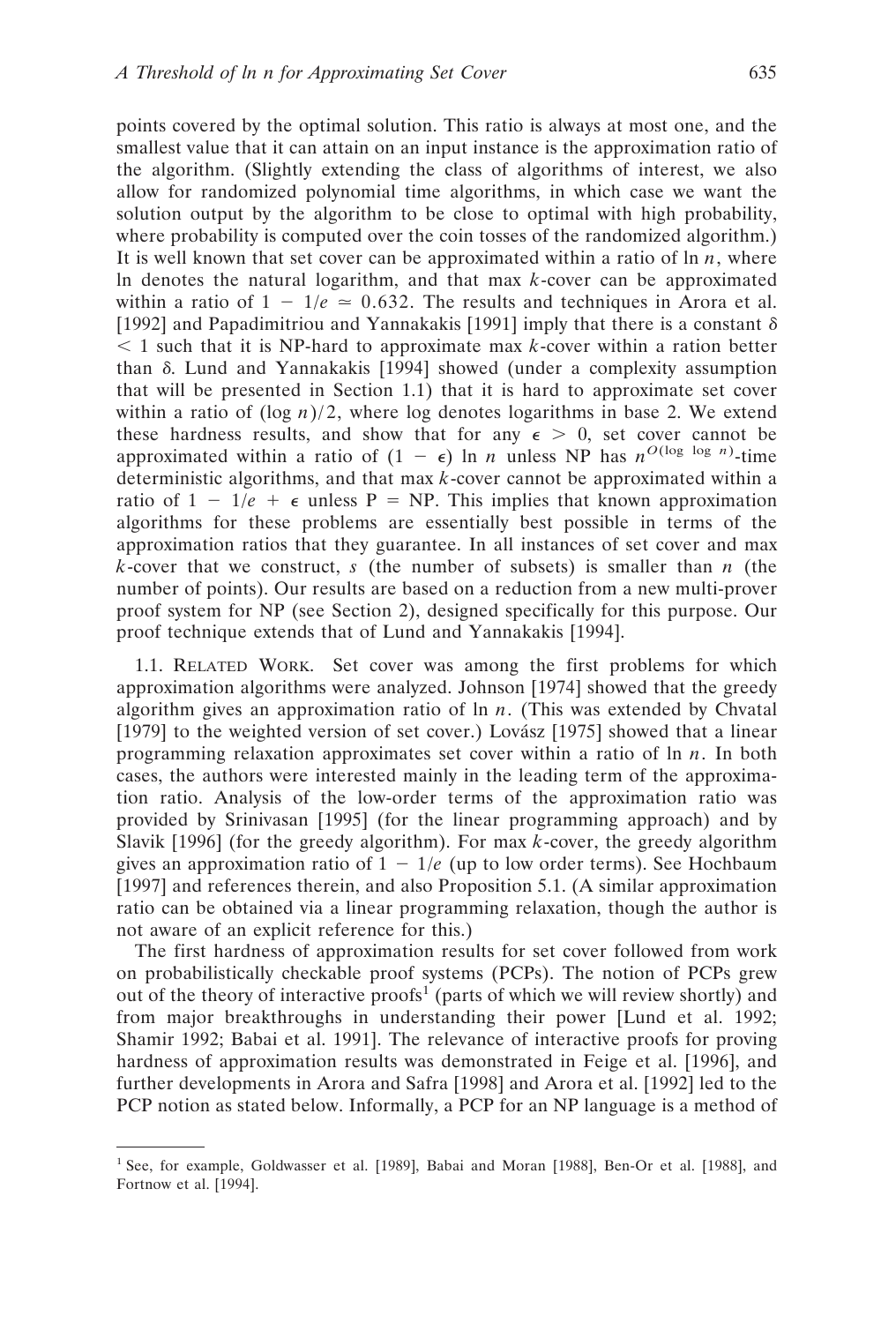encoding NP witnesses, coupled with a *verifier*–a very efficient randomized method for verifying the validity of the witness. For any instance of the input language, the verifier reads only a constant number of bits from the corresponding PCP witness. The indices of these bits depend on random coin tosses of the verifier and on the input instance. The verifier accepts or rejects based on a simple predicate evaluated on these bits. If the input instance is in the NP language, then there is a way of encoding the PCP witness such that regardless of the bits read by the verifier, the verifier accepts. If the input instance is not in the NP language, then any string given as a PCP witness will be accepted by the verifier with probability at most 1/2 (probability taken over the coin tosses of the verifier). The gap between the probabilities that the verifier accepts inputs in the NP-language and inputs not in the NP-language is a key property that makes PCPs useful in proving hardness of approximation results.

As shown by Arora et al. [1992] the above PCP characterization of NPlanguages (the "PCP theorem") is equivalent to the statement that it is NP-hard to approximate *MAX 3SAT*, meaning that for some  $\delta$  < 1, it is NP hard to distinguish between satisfiable 3CNF formulas and 3CNF formulas in which at most a  $\delta$ -fraction of the clauses can be satisfied. This immediately implies constant factor hardness of approximation results for a variety of other problems—all those that are MAX SNP-hard [Papadimitriou et al. 1991]. One of these problems is *minimum vertex cover* in bounded degree graphs, that is, selecting as few as possible vertices in a graph of bounded degree such that, for each edge, at least one of its endpoints is selected. As vertex cover is a special case of set cover, this implies that for some  $\epsilon > 0$  it is NP-hard to approximate set cover within a ratio of  $1 + \epsilon$ . Using the fact that the graph is of bounded degree, one can also show that it is NP-hard to approximate max *k*-cover within a ratio of  $1 - \epsilon$ .

To present subsequent hardness of approximation results, we let TIME(*t*) denote the class of languages that have a deterministic algorithm that runs in time *t*, and let ZTIME(*t*) denote the class of languages that have a probabilistic algorithm that runs in expected time *t* (with zero error). We shall ignore low-order terms in the approximation ratios presented below.

Lund and Yannakakis [1994] showed that set cover cannot be approximated within a ratio of log  $n/4$  unless  $NP \subset TIME(n^{O(\text{polylog } n)})$ , and that set cover cannot be approximated within a ratio of  $\log n/2$  unless  $NP \subset ZTIME(n^{O(\text{polylog } n)})$ . Their proof was based on a reduction from efficient two prover proof systems for NP [1988]. For our purposes, a two-prover proof system can be described as a PCP with some special properties. The alphabet in which the PCP witness is encoded is no longer binary, and its cardinality may depend on the input size. The PCP witness is partitioned into two segments. The verifier reads one character from each segment (the choice of which character to read is based on the input instance and on random coin tosses of the verifier), and accepts or rejects based on a predicate evaluated on the two characters. More generally, one may view *k*-prover proof systems as PCPs in which the PCP witness is partitioned into *k* segments, and the verifier reads one character from each segment. In the terminology of multiprover proof systems [Ben-Or et al. 1988], each segment of the PCP witness is thought of as being controlled by one prover. The contents of the segment are called the *strategy* of the prover. Reading a character from a segment corresponds to the verifier querying the respective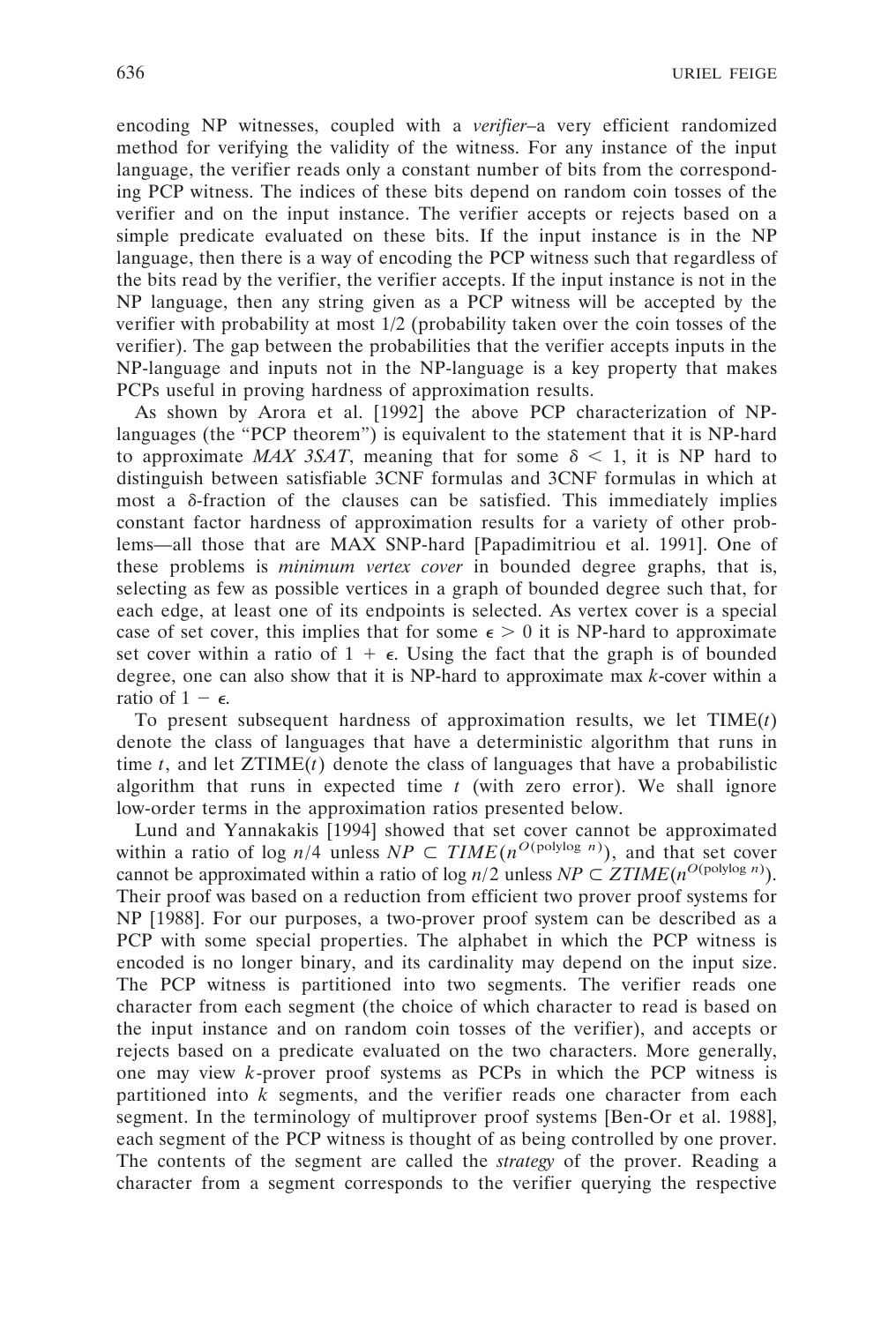prover as to the value of the indexed character, and the prover responding with the value of the requested character. As each prover is queried only once, our description corresponds to one round multiprover proof systems. More general multiround proof systems are also described in Ben-Or et al. [1988], but are beyond the scope of the current paper.

Lund and Yannakakis obtained their hardness results for approximating set cover under complexity assumptions that are stronger than  $P \neq NP$ . In order to get hardness results under weaker complexity assumptions, subsequent work focused on reducing the probability of falsely accepting in a multiprover proof system (this probability is known as the *error* of the proof system), while maintaining small values for other parameters such as the number of provers, the cardinality of the alphabet and the number of random bits used by the verifier. Bellare et al. [1993] constructed four prover proof systems that implied that unless  $P = NP$  set cover cannot be approximated within any constant ratio, and unless  $NP \subset TIME(n^{O(\log \log n)})$  then set cover cannot be approximated within a ratio of log *n*/8. Improved analysis of two prover proof systems by Raz [1995] implies that unless  $\overline{NP} \subset TIME(n^{O(\log \log n)})$ , then set cover cannot be approximated within a ratio of log  $n/4$ , and that unless  $NP \subset ZTIME(n^{O(\log \log n)})$ , then set cover cannot be approximated within a ratio of log *n*/2.

Improved deterministic constructions by Naor et al. [1995] closed the gap (up to low-order terms) between the consequences achievable under the assumption that NP is not contained in a deterministic time class and the assumption that NP is not contained in a probabilistic time class. It follows that unless  $NP \subset$ *TIME*( $n^{O(\log \log n)}$ ), then set cover cannot be approximated within a ratio of log  $n/2$ .

In our work, we close the gap between the known ln *n* approximation ratio and the hardness result of  $\log n/2$ . We show that the upper bound is tight (up to low-order terms) under the assumption that  $NP \not\subset TIME(n^{O(\log \log n)})$ .

There are only few NP optimization problems that are known to have a threshold of nontrivial nature (e.g., not located at approximation ratio 1). A very sharp example is the *minimum p-center* problem, for which Hsu and Nemhauser [1979] showed that it is NP-hard to obtain approximation ratios below 2, whereas Hochbaum and Shmoys [1985], and Dyer and Frieze [1985], showed how to approximate minimum *p*-center within a factor of 2. For the *minimum maximal independent set* problem, Halldorsson [1993] shows that it cannot be approximated within a ratio of  $n^{1-\epsilon}$ , for any  $\epsilon > 0$ , which is tight up to multiplicative low-order terms. Another example of a well characterized approximation problem is presented in Hastad et al. [1993]. Our work shows that also set cover and max *k*-cover have a threshold of a nontrivial nature. This can be extended to other problems as well, as the same threshold of ln *n* holds for all problems that are equivalent to set cover in terms of approximation ratio, such as *dominating set* (see Paz and Moran [1981] and Lund and Yannakakis [1994] for more details).

A survey of hardness of approximation results and the techniques involved is provided by Arora and Lund [1997].

1.1.1. *Remark*. A preliminary version of this paper, without the results on max *k*-cover, appeared in the *Proceedings of the 28th Annual ACM Symposium on the Theory of Computing* in 1996. Since then, several other thresholds for approximation were discovered. Essentially tight  $O(n^{1-\epsilon})$  hardness of approxi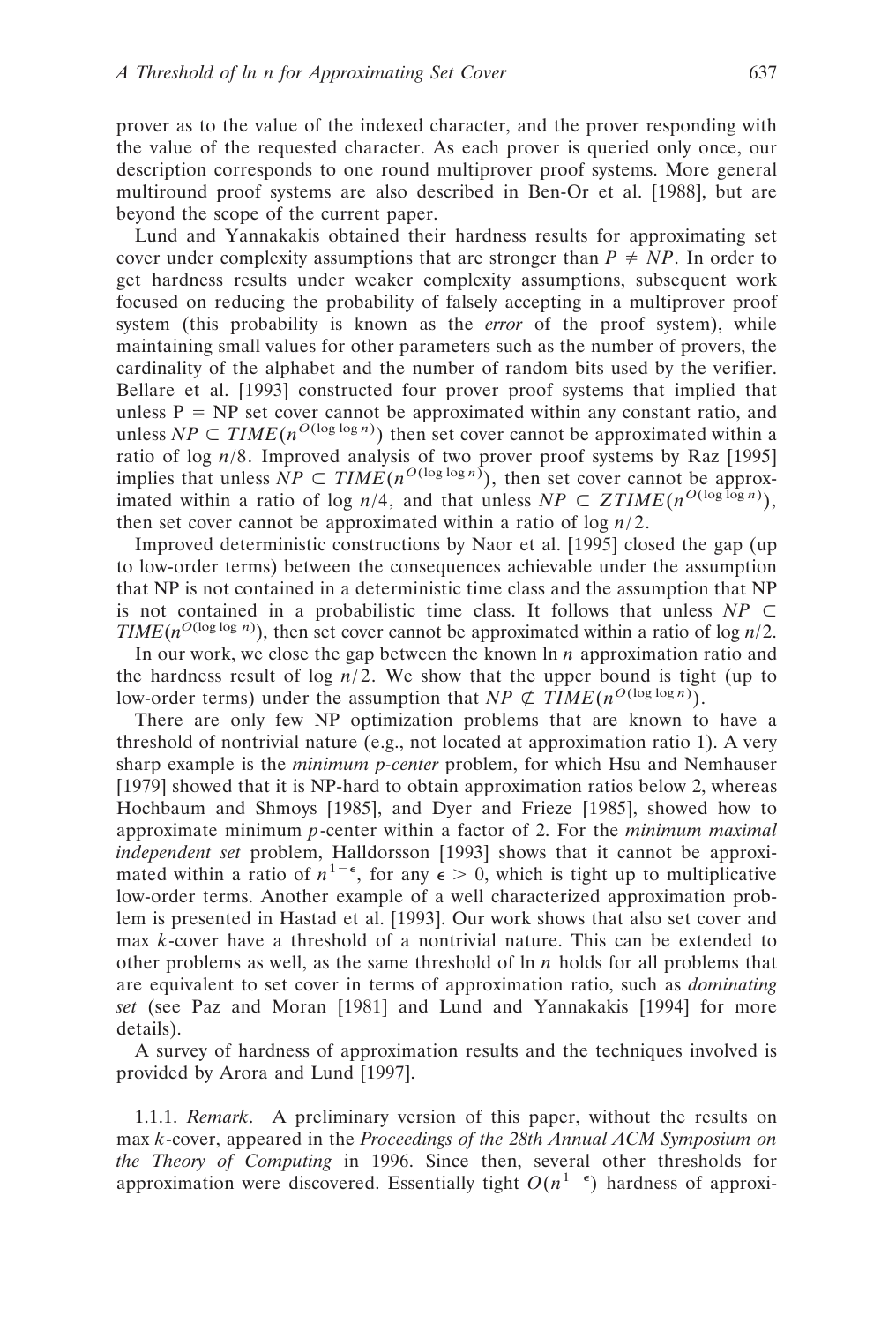mation results where obtained for clique and independent set [Håstad 1996], and for chromatic number [Feige and Kilian 1996]. Tight constant factor hardness of approximation results were obtained for several problems in Håstad [1997], including a threshold of 7/8 for MAX 3SAT. As for set cover, Raz and Safra [1997] constructed new low error constant prover proof systems and used them to show that for some constant  $c > 0$ , it is NP-hard to approximate set cover within a ratio of *c* log *n*. It is not known whether hardness of approximating set cover within a ratio of ln *n* (up to low order terms) can be shown under the assumption that  $P \neq NP$ , rather than  $NP \not\subset TIME(n^{O(\log \log n)})$ .

1.2. OVERVIEW. We give a high level overview of the main ideas in our proof that set cover is hard to approximate within a ratio of ln *n*. The proof that max *k*-cover is hard to approximate within a ratio of  $1 - 1/e$  is based on similar ideas.

The proof of Lund and Yannakakis involves a combinatorial construction, and a reduction from two prover proof systems to set cover which uses the combinatorial construction. The ratio of  $\log n/2$  comes up from the following construction. There is a set *S* of *m* points, and a collection  $\mathcal F$  of subsets of *S* and their complements, each of size  $m/2$ . A *good* way of covering S is by taking a subset and its complement, thus using only two subsets. The combinatorial construction is such that any *bad* cover of *S* that does not include a subset and its complement must use at least roughly log  $m$  subsets from  $F$ . Hence the ratio between the good case and the bad case is  $\log m/2$ . We remark that a combinatorial construction with properties as described above is easy to come by: standard probabilistic arguments show that if the subsets in  $\mathcal F$  are chosen at random, then with high probability every bad cover requires at least roughly log *m* subsets, as desired. Lund and Yannakakis showed how to reduce two prover proof systems for satisfiability of a formula  $\phi$  to a collection of sets as described above, such that if  $\phi$  is satisfiable, all sets are covered by the good way, and if  $\phi$  is not satisfiable, most sets need to be covered by the bad way.

To prove a ln *n* ratio, we consider a modified construction which we call a *partition system*. There is a set *S* of *m* points, and a collection  $\mathcal F$  of subsets of *S*, each of size  $m/k$ , where k is a large constant. Each subset is associated with  $k -$ 1 other pairwise disjoint subsets of size *m*/*k* that together partition *S* into *k* equal parts. A good cover of *S* by disjoint subsets requires only *k* subsets. A bad cover needs roughly *d* subsets (not belonging to the same partition) in order to cover *S*, where  $(1 - 1/k)^d \approx 1/m$ . As *k* grows, *d* tends to *k* ln *m*. The ratio between the two cases approaches ln *m*, as desired. Again, a construction based on random subsets of size  $m/k$  will with high probability have properties as described above.

To make use of the above setting, we design a new *k*-prover proof system for satisfiability. We remark that already in Bellare et al. [1993] hardness results for set cover were proved using  $k$ -prover proof system, where  $k = 4$ . However, these hardness results gave poorer bounds on the ratio of approximation than those obtainable from two prover proof systems. The reason why we obtain stronger bounds is that we introduce a new ingredient into *k*-prover proof systems–that of having two different acceptance predicates, a *strong* acceptance predicate, and a *weak* acceptance predicate. In our proof system, the difference between the case when  $\phi$  is satisfiable and the case when  $\phi$  is not satisfiable is not only in the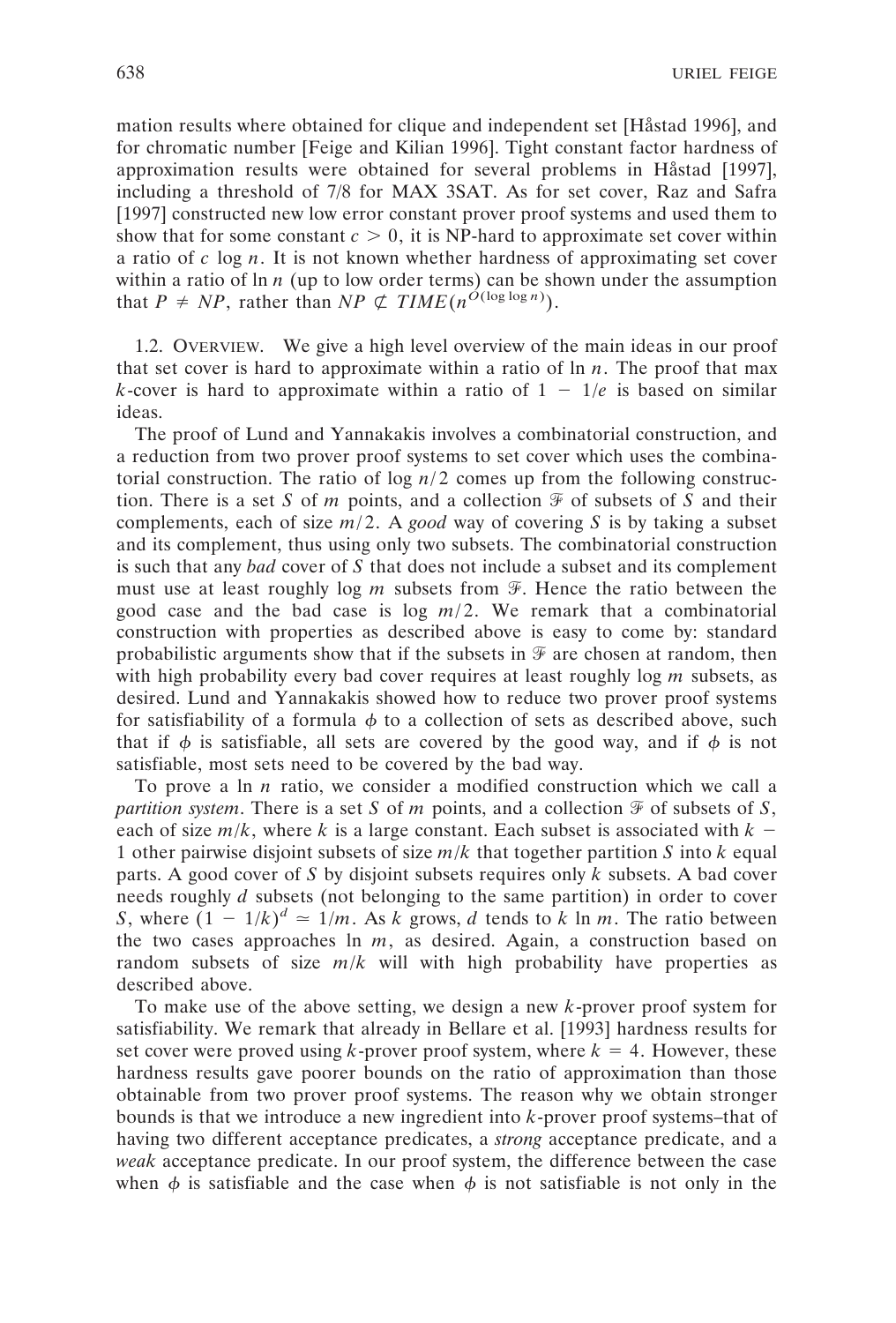acceptance probability, but also in the acceptance predicate. If  $\phi$  is satisfiable, the provers have a strategy that always satisfies the strong acceptance predicate (and hence also the weak one). If  $\phi$  is not satisfiable, then any strategy of the provers satisfies the weak acceptance predicate on only a small fraction of the possible queries of the verifier. The gap that we obtain for approximating set cover is due in part to the difference in acceptance probability between the cases that  $\phi$  is satisfiable and  $\phi$  is not satisfiable, and in part to the difference in acceptance predicate.

In Section 2, we describe our *k*-prover proof system. It is fortunate that we can invoke a recent theorem of Raz [1995] regarding reduction of error by parallel repetition. In contrast, Lund and Yannakakis used the more complicated twoprover proof system of Feige and Lovasz [1992] (the result of Raz [1995] was not available at the time), without actually describing it.

In Section 3, we explain how to construct the partition systems mentioned above. In Section 4, we describe the reduction from our *k*-prover proof system to set cover. In Section 5, we show that *max k-cover* has an approximation threshold at  $1 - 1/e$  under the assumption that  $P \neq NP$ . In Section 6, we analyze the low-order terms for hardness of approximation for set cover. Under the assumption that  $NP \not\subset ZTIME(2^{n^{\eta}})$  for some  $\eta > 0$ , we show that set cover cannot be approximated within  $\ln n - c(\ln \ln n)^2$ , for some constant *c* that depends on  $\eta$ .

# 2. *A Multiprover Proof System*

Our result is based on a reduction from a multi-prover proof system. In Section 2.1, we describe the NP-hard problem MAX 3SAT-5 for which we construct the multiprover proof system. This specific problem has a regular structure that will later be used in proving the hardness of approximating set cover. In Section 2.2, we use standard techniques to construct a low-error two-prover proof system for MAX 3SAT-5. In Section 2.3, we construct our *k*-prover proof system for MAX 3SAT-5. This proof system has the new feature of having two different acceptance predicates, which is used in proving the hardness of approximating set cover. We remark that the two-prover proof system of Section 2.2 is presented only so as to provide intuition and help in the analysis of the final *k*-prover proof system, and is not used elsewhere in our paper.

2.1. THE UNDERLYING NP-COMPLETE LANGUAGE. Our starting point is the problem of MAX 3SAT-B.

*Input.* A CNF formula with *n* variables in which every clause contains at most three literals (a literal is a Boolean variable in either positive or negated form), and every variable appears in a bounded number of clauses.

*Output.* The maximum number of clauses that can be satisfied simultaneously by some assignment to the variables.

The following well-known theorem appears in Arora et al. [1992] and Papadimitriou and Yannakakis [1991].

THEOREM 2.1.1. *It is MAX*-*SNP hard to approximate MAX* 3*SAT-B: for some*  $\epsilon > 0$ , *it is NP-hard to distinguish between satisfiable 3CNF-B formulas, and* 3CNF-B formulas in which at most an  $(1 - \epsilon)$ -fraction of the clauses can be *satisfied simultaneously.*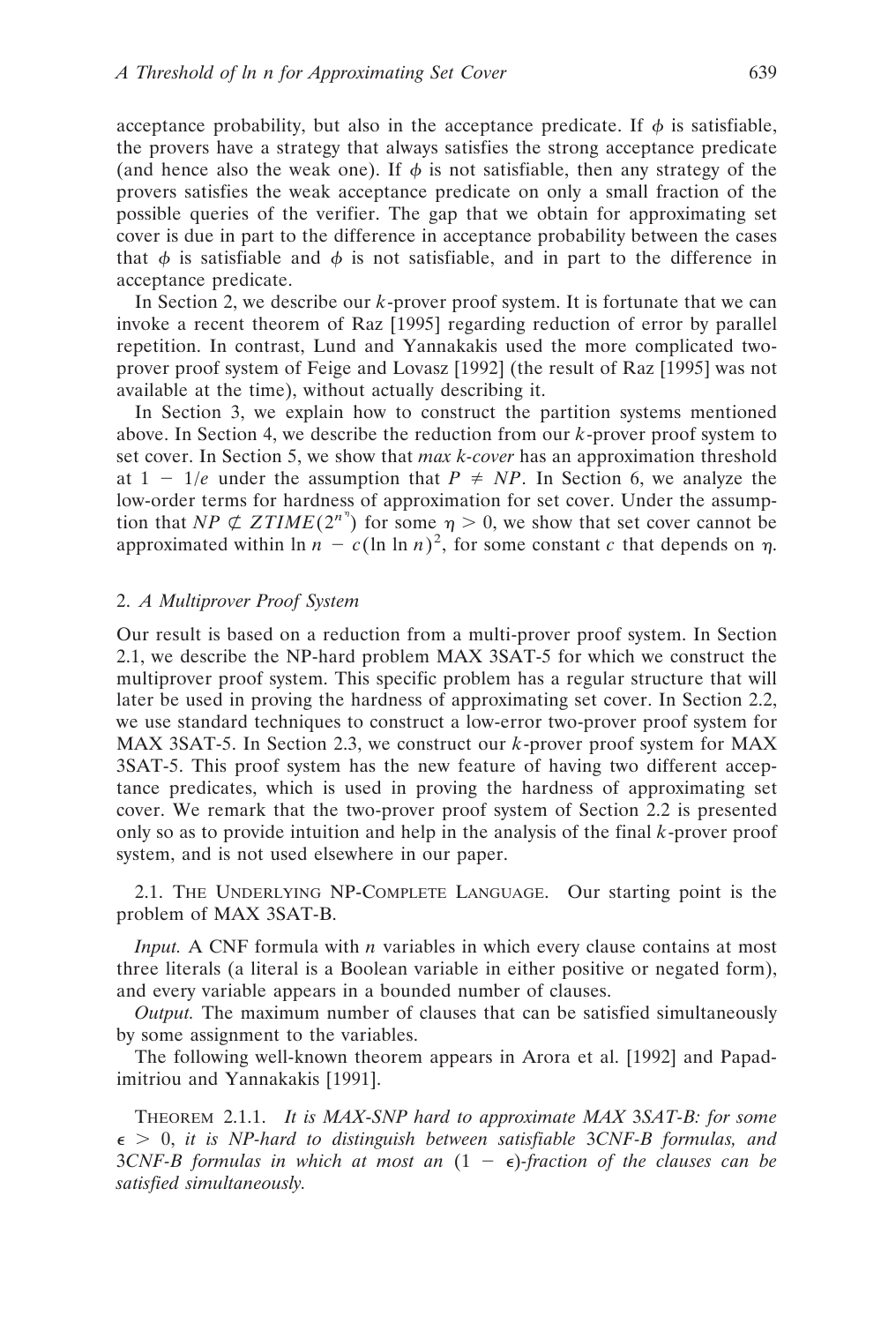We would like to work with 3CNF-B formulas that have a very regular structure, and hence define the problem of MAX 3SAT-5.

*Input.* A CNF formula with *n* variables and 5*n*/3 clauses, in which every clause contains exactly three literals, every variable appears in exactly five clauses, and a variable does not appear in a clause more than once.

*Output.* The maximum number of clauses that can be satisfied simultaneously by some assignment to the variables.

**PROPOSITION** 2.1.2. *For some*  $\epsilon > 0$ , *it is NP-hard to distinguish between*  $satisfiable 3CNF-5$  *formulas, and*  $3CNF-5$  *formulas in which at most a*  $(1$ <sup>e</sup>)-*fraction of the clauses can be satisfied simultaneously.*

PROOF. The proof uses known techniques, and is only sketched below. It is based on the hardness of approximating MAX 3SAT-B (Theorem 2.1.1). We change an arbitrary 3CNF-B formula  $\psi$  to a new 3CNF-5 formula  $\phi$  (on a different set of variables).

Consider any variable x and let b be the number of occurrences of x in  $\psi$ . b is bounded from above by some universal constant, and without loss of generality, we also assume that  $b \ge 2$ . Replace each occurrence of *x* by a fresh variable  $x_i$ , for  $0 \le i \le b - 1$ , and add the 2*b* clauses  $(x_i \vee \overline{x}_{i+1}), (\overline{x}_i \vee x_{i+1}),$  where  $i +$ 1 is computed mod *b*. These clauses are satisfied only if  $x_i = x_{i+1}$  for every *i*. Now each variable appears exactly 5 times, and no variable appears more than once in the same clause. For clauses that are shorter than three, add a fresh dummy literal  $\bar{y}$ , and add the following clauses with additional dummy variables *z*<sub>1</sub> and *z*<sub>2</sub>: ( $y \vee z_1 \vee z_2$ ), ( $y \vee \overline{z_1} \vee z_2$ ), ( $y \vee z_1 \vee \overline{z_2}$ ), and ( $y \vee \overline{z_1} \vee \overline{z_2}$ ). These clauses are satisfied only if  $y = 1$ , in which case  $\bar{y}$  has no influence on the original clause to which it was added. Add a constant number of additional dummy variables  $w_i$  so that the total number of variables (of the types  $x_i$ ,  $y_i$ ,  $z_i$ , and  $w_i$ ) is divisible by 3, and add dummy 3-CNF clauses that contain distinct dummy variables  $z_i$  and  $w_i$  in positive form, until each dummy variable occurs exactly five times.

The above reduction has the following properties (proof left to the reader):

- (1) The reduction takes polynomial time.
- (2) If  $\psi$  is satisfiable then so is  $\phi$ .
- (3) The number of clauses increases by at most a constant multiplicative factor. (This is a consequence of the fact that each clause in  $\psi$  is of bounded length).
- (4) The number of unsatisfiable clauses decreases by at most a constant multiplicative factor. (This is a consequence of the fact that each variable appears a bounded number of times in  $\psi$ .)

Properties (3) and (4) above imply that if a  $\delta$ -fraction of the causes of  $\psi$  are not satisfiable, then an  $\epsilon$ -fraction of the clauses of  $\phi$  are not satisfiable, for some  $\epsilon$  that depends on  $\delta$ . Hence, if one could distinguish in polynomial time between satisfiable 3CNF-5 formulas and 3CNF-5 formulas in which at most a  $(1 \epsilon$ )-fraction of the clauses can be satisfied simultaneously, then one could distinguish in polynomial time between satisfiable 3CNF-B formulas and 3CNF-B formulas in which at most a  $(1 - \delta)$ -fraction of the clauses can be satisfied simultaneously.  $\square$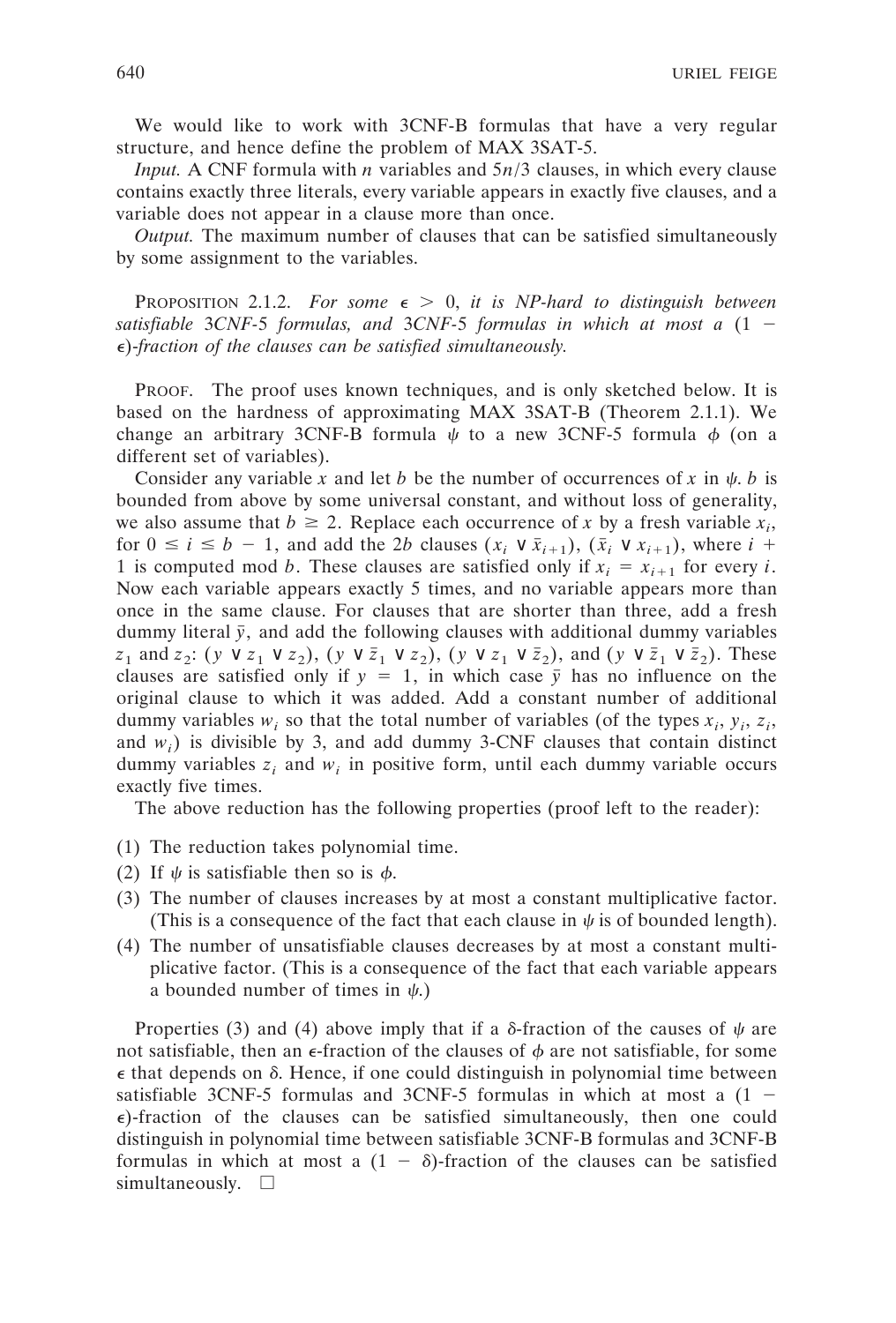Following the NP-hardness result of Proposition 2.1.2, we shall assume that the input to the multiprover proof systems that we construct is either a satisfiable 3CNF-5 formula (a *true* input), or a 3CNF-5 formula in which every assignment to the variables fails to satisfy an  $\epsilon$ -fraction of the clauses, for some universal constant  $\epsilon > 0$  (a *false* input).

2.2. A TWO-PROVER PROOF SYSTEM FOR MAX 3SAT-5. Using known techniques, we construct a one-round two-prover proof system for 3SAT-5. In our two-prover proof system, the first prover receives as a query the index of a clause, and returns as an answer a sequence of three bits (i.e., a value between 0 and 7). These three bits can be viewed as Boolean assignments to the three variables of the clause. The second prover receives as a query the index of a variable, and returns one bit as an answer. This bit can be viewed as a Boolean assignment to the variable. The verification procedure is as follows. The verifier selects an index of a clause at random, sends it to the first prover, and selects a random variable in the clause, and sends its index to the second prover. The verifier interprets the reply of the first prover as an assignment to the three variables in the clause, and the reply of the second prover as an assignment to the variable selected from the clause. The verifier accepts if the following two conditions hold:

- (1) *Clause check. The assignment sent by the first prover satisfies the clause.*
- (2) *Consistency check. The assignment sent by the second prover is identical to the assignment for the same variable sent by the first prover.*

PROPOSITION 2.2.1. Let  $\phi$  be a 3CNF-5 formula and let  $\epsilon$  be the fraction of *unsatisfied clauses in the assignment to the variables that satisfies the largest number of clauses. Then under the optimal strategy of the provers, the verifier in the above two prover proof system accepts with probability*  $(1 - \epsilon/3)$ .

PROOF. To see that regardless of the strategy of the provers the acceptance probability is at most  $(1 - \epsilon/3)$ , observe that the strategy of the second prover defines an assignment  $\chi$  to the variables of  $\phi$ . When the verifier selects a clause that is not satisfied by  $\chi$  (this happens with probability at least  $\epsilon$ ), then in order to pass the clause check, the first prover must set at least one of the three variables differently from  $\chi$ , and then the consistency check fails with probability at least 1/3.

A strategy that guarantees acceptance probability of at least  $(1 - \epsilon/3)$  is to let  $\chi$  be an assignment that satisfies a  $(1 - \epsilon)$ -fraction of the clauses, and to have the first prover set exactly one variable differently from  $\chi$  for clauses not satisfied by  $\chi$ .  $\Box$ 

The probability of accepting a false input is known as the *error* of the two-prover proof system. For the above two-prover proof system, the error may be as high as  $1 - \epsilon/3$ . We now modify our construction so as to substantially lower the error. This is done via a method known as *parallel repetition*. Rather than choose at random one clause, the verifier chooses at random  $\ell$  clauses (the value of  $\ell$  will be determined later). The indices of these  $\ell$  clauses are sent to the first prover, who now replies with a sequence of  $3\ell$  bits. From each clause, the verifier chooses at random one variable, and sends the indices of the  $\ell$  variables to the second prover. The second prover replies with a sequence of  $\ell$  bits. The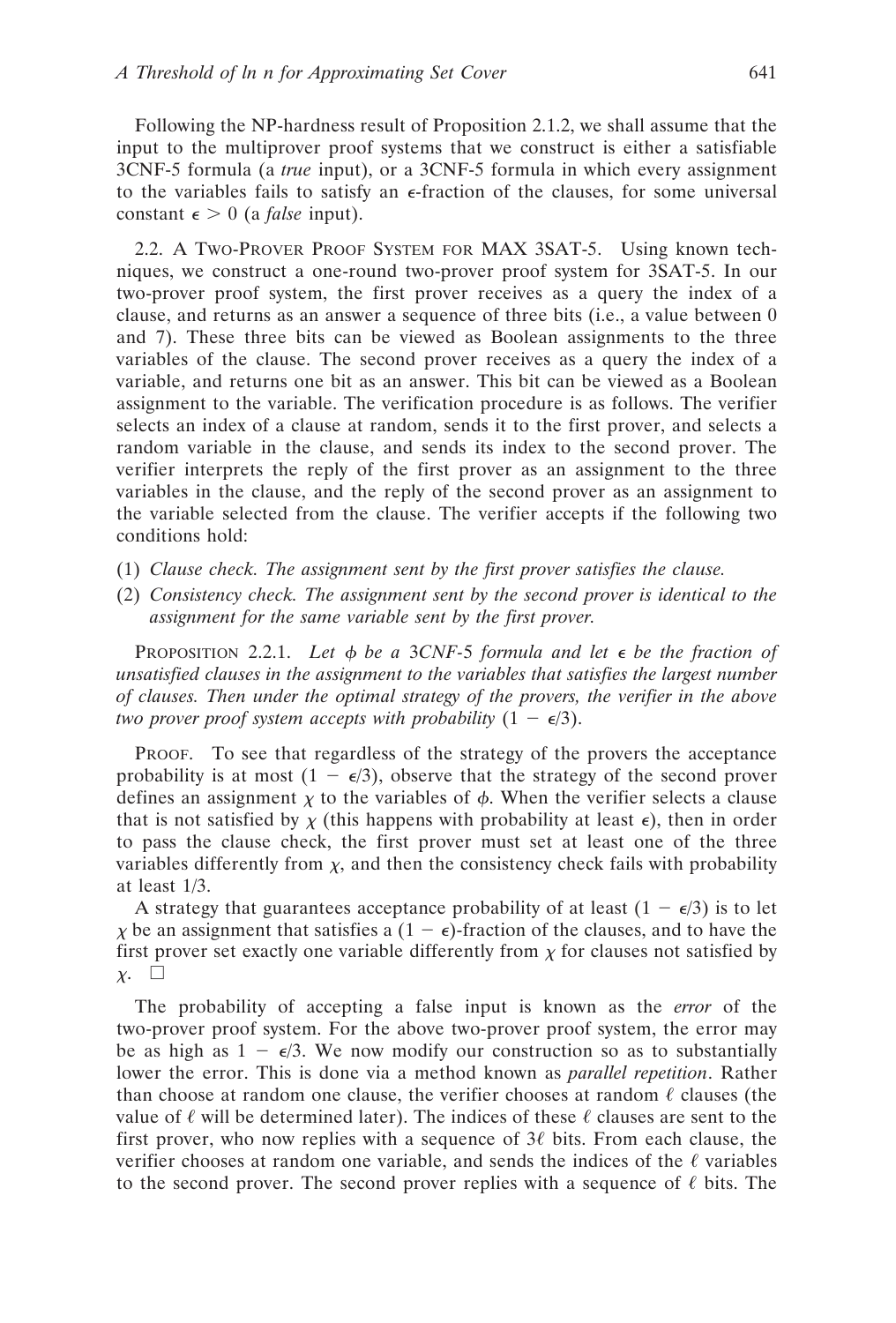verifier interprets the sequence of bits sent by the first prover as an assignment to the 3 $\ell$  variables that appear in the  $\ell$  random clauses, and interprets the sequence of bits sent by the second prover as an assignment to the  $\ell$  variables that were queried of the second prover. The verifier accepts if the following two conditions hold for every one of the  $\ell$  clauses: the assignment sent by the first prover satisfies the clause, and the assignment sent by the second prover is identical to the assignment for the same variable sent by the first prover. Hence from the point of view of the verifier, the new proof system is composed of  $\ell$ parallel repetitions of the original proof system, where each repetition uses fresh random bits. As the verifier accepts in the modified proof system only if all repetitions are accepting, it is natural to expect that the error of the modified proof system will be at most  $(1 - \epsilon/3)^{\ell}$ . Unfortunately, this is in general not true, due to subtle reasons that are best explained by explicit counterexamples [Fortnow et al. 1994]. However, it is true that parallel repetition reduces the error at an exponential rate. The following theorem was proven by Raz [1995].

THEOREM 2.2.2. If a one-round two-prover proof system is repeated  $\ell$  times *independently in parallel, then the error is*  $2^{-c\ell}$ , *where*  $c > 0$  *is a constant that depends only on the error of the original proof system* (*assuming this error was less than one*) *and on the length of the answers of the provers in the original proof system.*

As the error in our original two-prover proof system was a constant  $(1 - \epsilon/3)$ that is independent of *n*, and the answer length was also a constant (three for the first prover, one for the second prover), it follows from Theorem 2.2.2 that the error of our modified two-prover proof system is at most  $2^{-c\ell}$ , for some universal constant *c*.

2.3. THE *K*-PROVER PROOF SYSTEM. We are now ready to describe our *k*-prover proof system for MAX 3SAT-5 which has the nonstandard feature of two different acceptance predicates. For reasons of efficiency in the construction, we consider a binary code that contains  $k$  code words, each of length  $\ell$  and weight  $\ell/2$ , and Hamming distance at least  $\ell/3$  between any two code words. For our main result we shall choose  $\ell = \Theta(\log \log n)$  and *k* an arbitrarily large constant. In this case, assuming without loss of generality that  $\ell$  is an exact power of 2 and that  $k < \ell$ , the rows of a Hadamard matrix give a code with the desired properties (in fact, with Hamming distance  $\ell/2$ ). For refined results (see Section 6), it is useful to choose  $k > \ell$ , and use some other standard code instead of the Hadamard code.

In our  $k$ -prover proof system, the verifier selects  $\ell$  clauses uniformly and independently at random. Call these clauses  $C_1, \ldots, C_\ell$ . From each clause, the verifier selects a single variable uniformly and independently at random. These are called the *distinguished* variables  $x_1, \ldots, x_\ell$ . (So far, this is identical to the modified two-prover proof system.) With each prover, the verifier associates a code word. Prover  $P_i$  receives  $C_j$  for those coordinates *j* in its code word that have the bit 1, and  $x_i$  for those coordinates in its code word that have the bit 0. Each prover replies with a string of  $2\ell$  bits. This string is interpreted by the verifier as an assignment to all the variables that the prover received  $(\ell/2)$ distinguished variables plus three variables in each of the  $\ell/2$  clauses). For simplicity in describing the acceptance predicate, we assume that for each of the  $\ell/2$  clauses received by the prover, the corresponding bits in the prover's answer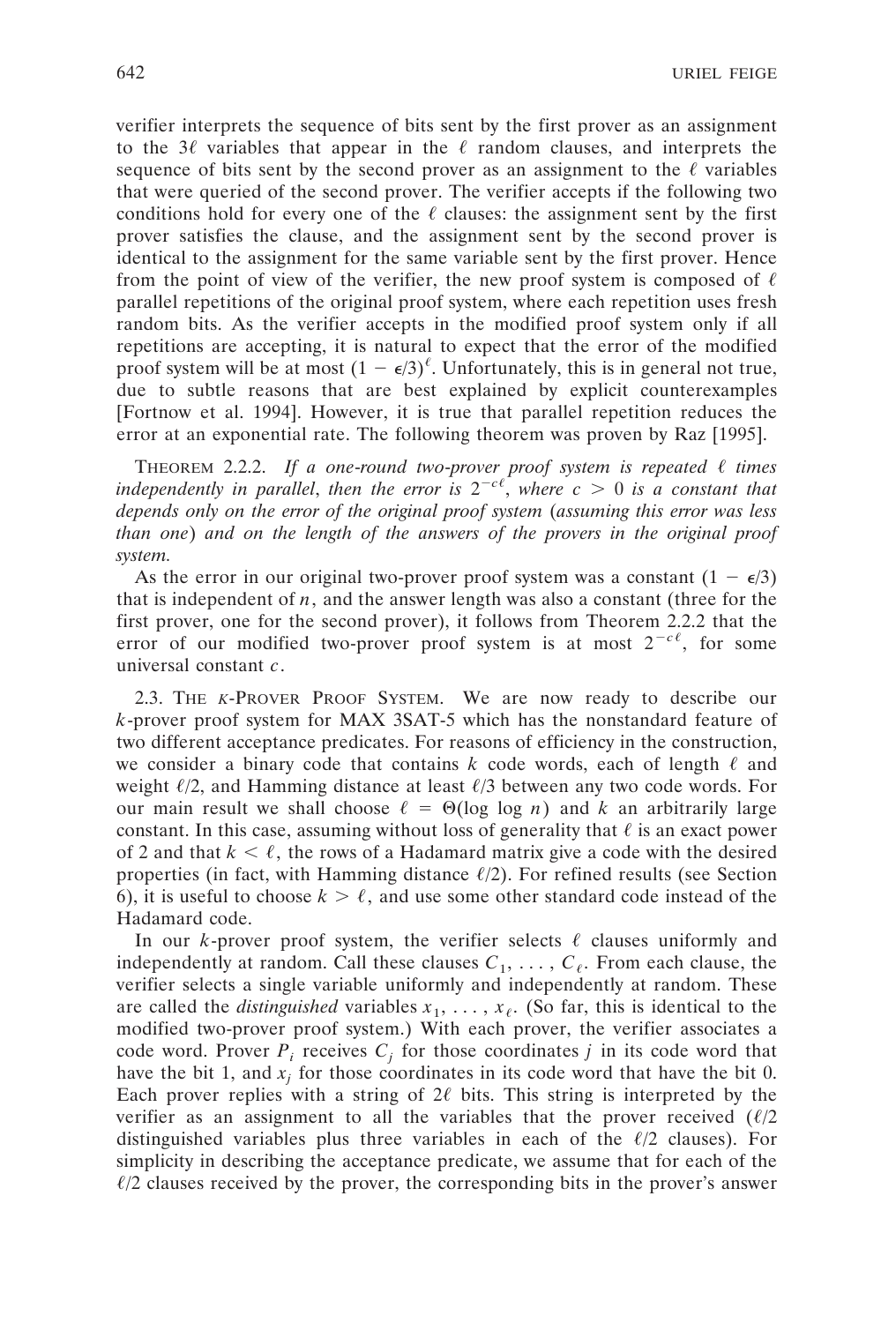encode a satisfying assignment for that clause. (This assumption is without loss of generality, as whenever it does not hold, the verifier may simply complement the first of the three bits that correspond to the variables of the unsatisfied clause, thereby obtaining a canonical reply that satisfies the clause.) Hence, in this *k*-prover proof system, the acceptance predicates need not involve clause checks, and will only involve consistency checks.

Observe that the answer of a prover induces an assignment to the distinguished variables. (Namely, if on the respective coordinate the answer gives an assignment to all three variables in the clause rather than an assignment just to the distinguished variable, remove the assignment for the other two variables. If the same variable appears several times in the sequence of distinguished variables, different occurrences of the same variable may receive different assignments.) We say that the answers of two provers are *consistent* if the induced assignments to the distinguished variables is identical.

We can now describe our acceptance predicates:

—*Weak acceptance predicate.* At least one pair of provers is consistent.

—*Strong acceptance predicate.* Every pair of provers is consistent.

LEMMA 2.3.1. *Consider the k-prover proof system defined above and a* 3*CNF-*5 *formula*  $\phi$ . If  $\phi$  *is satisfiable, then the provers have a strategy that causes the verifier to always strongly accept. If at most a*  $(1 - \epsilon)$ -*fraction of the clauses in*  $\phi$  *are simultaneously satisfiable, then the verifier weakly accepts with probability at most*  $k^2 \cdot 2^{-c\ell}$ , *where*  $c > 0$  *is a constant that depends only on*  $\epsilon$ .

PROOF. If  $\phi$  is satisfiable, then the provers can base their answers on a canonical satisfying assignment (e.g., on the lexicographically first such assignment). Then all clauses are satisfied and the answers of all provers are mutually consistent.

We now consider the case in which only a  $(1 - \epsilon)$ -fraction of the clauses of  $\phi$ are satisfiable. Assume that the verifier weakly accepts with probability at least  $\delta$ . Then with respect to two of the provers, the verifier accepts with probability at least  $\delta/k^2$ . By the property of the code, there are at least  $\ell/6$  coordinates on which one of these provers receives a clause, and the other prover receives a variable in this clause. Fix the question pairs in the other  $5\ell/6$  coordinates in a way that maximizes the acceptance probability, which by averaging remains at least  $\delta/k^2$ . Now omit the questions on these  $5\ell/6$  coordinates (the provers can reconstruct them anyway). It follows that the two provers have a strategy that succeeds with probability at least  $\delta/k^2$  on  $\ell/6$  parallel repetitions of the original two-prover proof system. From Theorem 2.2.2,  $\delta/k^2 < 2^{-c\ell}$ .  $\Box$ 

#### 3. *Construction of Partition Systems*

*Definition* 3.1. A *partition system*  $B(m, L, k, d)$  *has the following properties.* 

- (1) There is a ground set *B* of *m* points.
- (2) There is a collection of *L* distinct *partitions*  $p_1, \ldots, p_L$ .
- (3) For  $1 \le i \le L$ , partition  $p_i$  is a collection of *k* disjoint subsets of *B* whose union is *B*.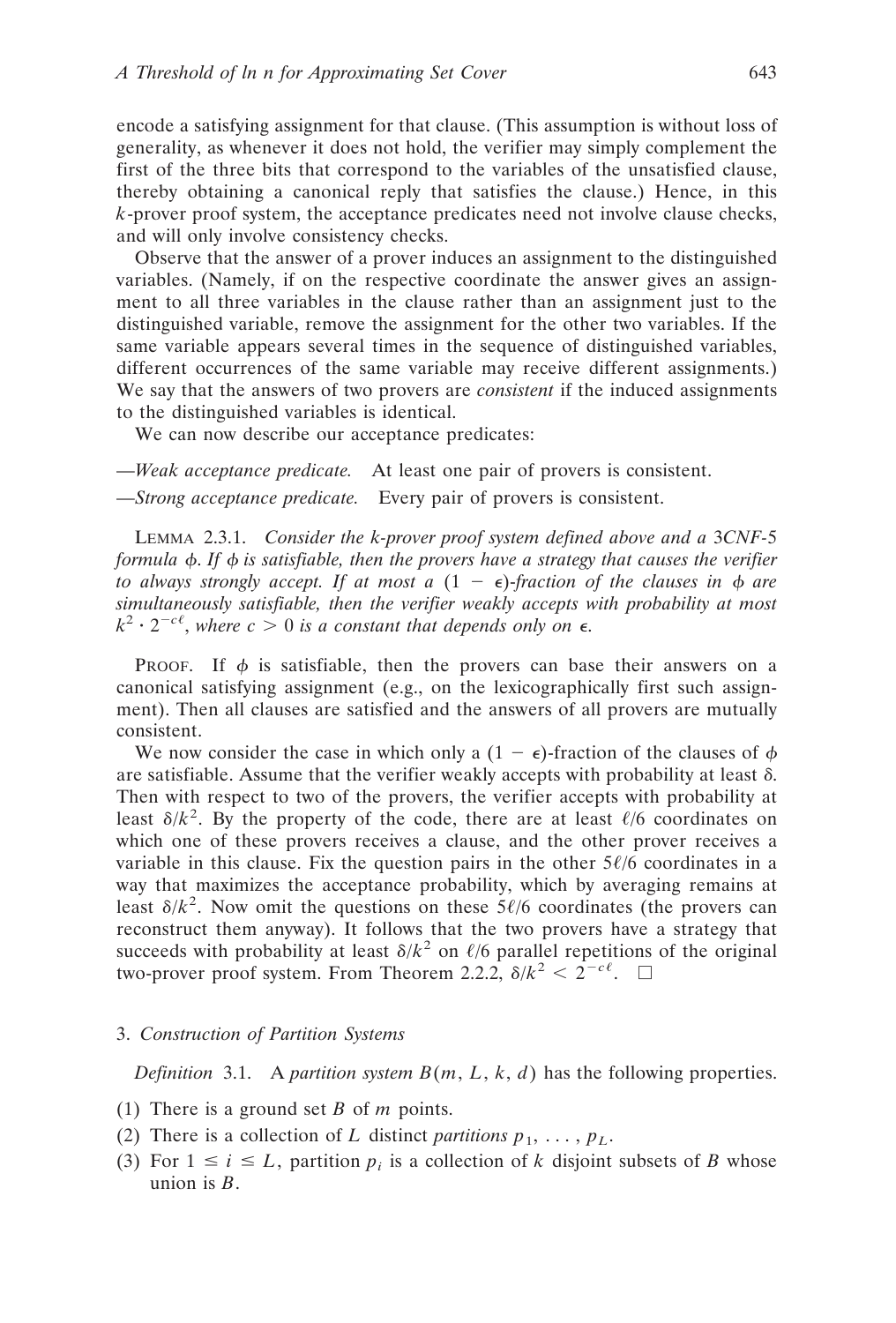(4) Any cover of the *m* points by subsets that appear in pairwise different partitions requires at least *d* subsets.

LEMMA 3.2. *For every c*  $\geq 0$  *and m sufficiently large there is a partition system B*(*m*, *L*, *k*, *d*) *whose parameters satisfy the following inequalities:*

- (1)  $L \approx (\log m)^c$ .
- (2) *k* can be chosen arbitrarily as long as  $k < \ln m/3$  ln ln m.
- (3)  $d = (1 f(k))k \ln m$ , where  $f(k) \rightarrow 0$  as  $k \rightarrow \infty$ .

*A partition system with parameters as described above and*  $f(k) = 2/k$  can be *constructed ZTIME*(*mO*(*log m*) ).

PROOF. Consider the following randomized construction for *B*(*m*, *L*, *k*, *d*).

For each point in the set B, for each partition  $p_i$ , decide independently at random *in which subset of the partition to place the point.*

We show that with high probability *d* subsets, each belonging to a different partition, cannot cover the set *B* (for parameters as in the lemma). Consider a particular choice of *d* subsets, no two of which belong to the same partition. Then the probability for a point to be covered by at least one of the *d* subsets is  $1 - ((k - 1)/k)^d$ . Using  $(1 - 1/k)^k > exp^{(-1-1/k)}$  (for  $k \ge 2$ ), and  $(1 +$  $1/k(1 - 2/k) < (1 - 1/k)$ , this probability is at most  $1 - m^{-1+1/k}$ . As there are *m* points, the probability that all *m* points are covered by the same *d* subsets is  $(1 - m^{-1+1/k})^m < exp^{(-m^{1/k})}$ . There are  $k^d(\frac{L}{d}) < L^d$  ways of choosing the subsets (the inequality holds since  $d \gg k$ ). Substituting  $L \approx (\log m)^c$  and  $d <$ *k* ln *m*, the probability that some collection of *d* subsets covers all points is at most  $(\log m)^{ck \ln m} exp^{(-m^{1/k}})$ . For  $k < \ln m/3$ ln  $\ln m$  and  $m$  sufficiently large, this probability tends to 0, proving that the probabilistic construction works.

The randomized construction described above requires time polynomial in *m*, and succeeds with probability at least 1/2. Exhaustively checking that the construction indeed gives a partition system can be done in time roughly  $\binom{k}{d}$ *m*<sup>*O*(log *m*). The expected number of times the randomized construction needs to</sup> be tried until it succeeds is less than 2.

The randomized construction can be replaced by a deterministic construction using techniques developed in Naor et al. [1995]. There, partition systems are called *anti-universal* sets. Theorem 9 in Naor et al. [1995] says that for any *k* one can in time linear in *m* construct a partition system for which  $m = (k)$  $(k-1)$ <sup>d</sup> $d^{O(\log d)}$ log *L*. (Here *k* is assumed to be an arbitrary constant, and *m* grows as a function of L and d.) Expressing the ratio  $d/k$  as a function of m one gets  $(1 - f(k))$  ln *m*, where  $f(k) \to 0$  as  $k \to \infty$ , provided that *d* is sufficiently large as a function of *k*, and *L* is bounded by a polynomial in *d*. This will hold when we use partition systems in Section 4. (The reader may use the following table to translate from our notation to that of Naor et al. [1995]: a point in set  $B \rightarrow a$  function *h* in collection *H*,  $m \rightarrow |H|$ ,  $L \rightarrow n$ ,  $k \rightarrow b$ ,  $d \rightarrow k$ .)

#### 4. *The Reduction to Set Cover*

Our reduction extends that of Lund and Yannakakis [1994].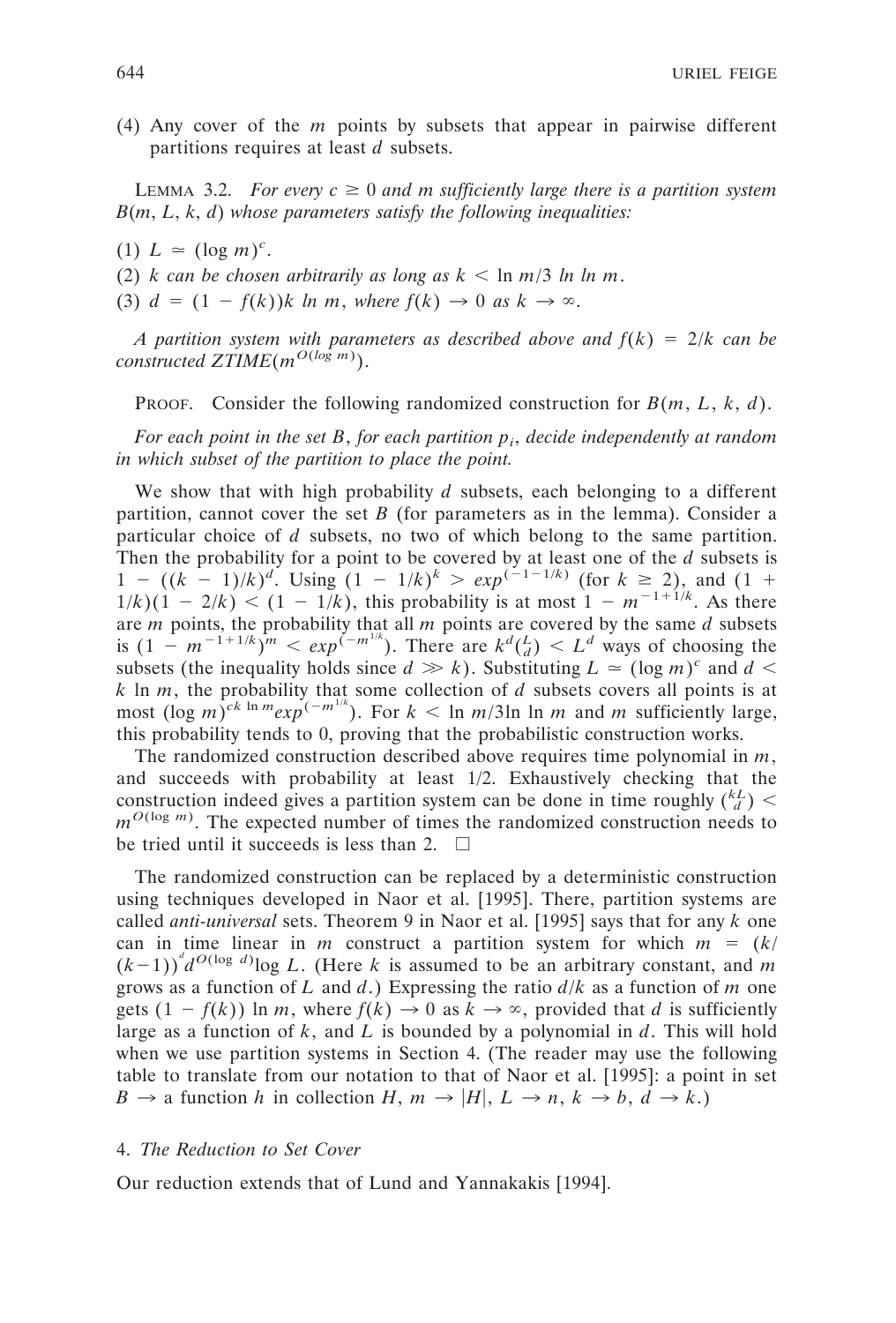The verifier of the *k*-prover proof system of Section 2.3 uses its randomness, which we assume that is given in form of a random string  $r$ , to select  $\ell$  clauses and a distinguished variable in each clause. We call these  $\ell$  distinguished variables the *sequence of distinguished variables*. The length of the random string is  $(\log 5n/3 + \log 3)\ell = \ell \log 5n$ . Let  $R = (5n)^{\ell}$  denote the number of possible random strings for the verifier. With each random string *r*, we associate a distinct partition system  $B_r(m, L, k, d)$  as in Lemma 3.2, where  $L = 2^{\ell}, m = n^{\Theta(\ell)}$ , and  $d = (1 - f(k))k \ln m$ . (Altogether there are  $N = mR$  points in our set cover problem.) Each of the L partitions is labeled by an  $\ell$ -bit string p, that corresponds to an assignment to the respective sequence of distinguished variables. Each subset in a partition is labeled by a unique prover *i*. We let  $B(r, r)$  $j$ ,  $i$ ) denote the *i*th subset of partition *j* in partition system *r*. With each question-answer pair  $(q, a)$  of prover  $P_i$ , where  $1 \le i \le k$ , we associate a subset  $S$ <sub>(*q*,*a*,*i*)</sub> as follows: (*Remark*: The notation  $S$ <sub>(*q*,*a*,*i*)</sub> is somewhat redundant, but is used for clarity. The index *i* of the prover can be deduced from the syntax of (*q*, *a*) by observing which coordinates have clauses and which have variables.) We use the notation  $(q, i) \in r$  to say that on random string *r*, prover  $P_i$  receives question *q*. For *r* such that  $(q, i) \in r$ , consider the induced sequence of distinguished variables, and extract from *a* on a coordinate by coordinate basis an assignment  $a_r$  to this sequence of variables. One of the partitions of partition system  $B_r(m, L, k, d)$  has label  $a_r$ . The subset  $S_{(a,a,i)}$  contains the points of subset  $B(r, a_r, i)$ , for all *r* with  $(q, i) \in r$ .

Let *Q* denote the number of possible different questions that a prover may receive. A question to a single prover includes  $\ell/2$  variables, for which there are  $n^{l/2}$  possibilities (with repetition), and  $l/2$  clauses, for which there are  $(5n/3)^{l/2}$ possibilities. Hence,  $Q = n^{\ell/2} \cdot (5n/3)^{\ell/2}$ . Observe that this number is the same for all provers.

LEMMA 4.1. If  $\phi$  is satisfiable, then the above set of  $N = mR$  points can be *covered by kQ subsets. If only a*  $(1 - \epsilon)$  *fraction of the clauses in*  $\phi$  *are simultaneously satisfiable, the above set requires*  $(1 - 2f(k))kO$  *ln m subsets in order to be covered, where*  $f(k) \rightarrow 0$  *as*  $k \rightarrow \infty$ .

PROOF. If  $\phi$  is satisfiable, consider a satisfying assignment *A* for  $\phi$ , and fix for the provers the strategy of answering each question consistently with this satisfying assignment. Now consider the subsets  $S_{(q,a,i)}$ , for which *a* is indeed the answer given by prover  $P_i$  on question  $q$  under the above strategy. For any  $r$ , consider only the subsets  $S_{(q_1, a_1, 1)}$ ,  $S_{(q_2, a_2, 2)}$ , ...,  $S_{(q_k, a_k, k)}$ , where for  $1 \le i \le k$ ,  $(q_i, i) \in r$ , and  $a_i$  is the answer given by prover  $P_i$  on this question under the strategy described above. Then the partition system  $B_r(m, L, k, d)$  is completely covered by these *k* sets  $S_{(q_i, a_i)}$ , since for the partition whose label *p* agrees with assignment *A*, the *i*th such set contains subset  $B(r, p, i)$ , for every *i*. A similar argument applies for every *r*. Hence, the collection of subsets described above covers all points. The number of subsets used in *k* times the number of possible questions to a single prover. Interestingly, the *kQ* subsets used in the cover happen to be disjoint.

If only a  $(1 - \epsilon)$ -fraction of the clauses in  $\phi$  are simultaneously satisfiable, then, by Lemma 2.3.1, any strategy of the provers (weakly) succeeds with probability at most  $k^2 \cdot 2^{-c\ell}$ . Assume a cover of size  $(1 - \delta)k/Q$  ln *m*, where  $\delta = 2f(k)$ , and derive a contradiction.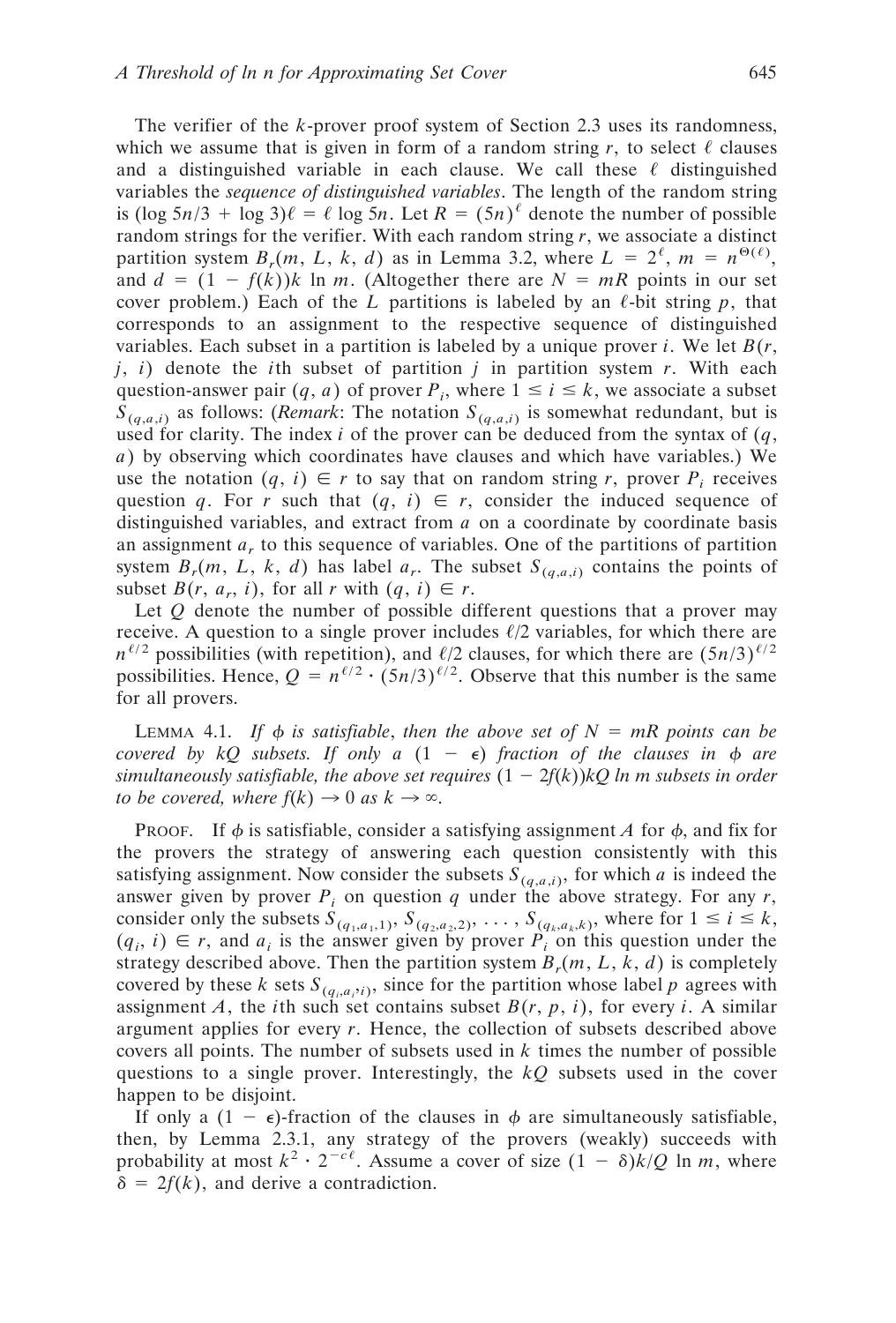Let  $\&$  be a collection of subsets that covers *S*, where  $|\&| = (1 - \delta)kQ \ln m$ . With each question *q* to a prover  $P_i$  associate a weight  $w_{q,i}$  equal to the number of answers *a* such that  $S_{(q,a,i)} \in \mathcal{C}$ . Hence,  $\Sigma_{q,i} w_{q,i} = |\mathcal{C}|$ . With each random string *r* associate a weight  $w_r = \sum_{(q,i) \in r} w_{q,i}$ . This weight is equal to the number of subsets that participate in covering the *m* points of  $B_r(m, L, k, d)$ . Call *r good* if  $w_r < (1 - \delta/2)k \ln m$ .

PROPOSITION 4.2. *The fraction of good r is at least*  $\delta/2$ .

PROOF. Assume otherwise. Then  $\Sigma_r w_r \ge (1 - \delta/2)^2 kR \ln m > (1 - \delta)kR$ ln *m*, where *R* denotes the number of possible random strings of the verifier. On the other hand,

$$
\sum_{r} w_r = \sum_{r} \sum_{(q,i) \in r} w_{q,i} = \sum_{q,i} \frac{R}{Q} w_{q,i} = \frac{R}{Q} |\mathscr{C}|,
$$

where the middle equality follows from the fact that there are exactly *R*/*Q* random strings that cause the verifier to send out question *q*. Hence,  $|\mathscr{C}| > (1 \delta$ *kO* ln *m*. Contradiction.  $\square$ 

**PROPOSITION 4.3.** Let  $\&$  be a collection of subsets that covers S, where  $|\&|$  =  $(1 - \delta)kQ$  ln m. Then for some strategy for the k provers, the verifier accepts  $\phi$  with probability at least  $2\delta/(k \ln m)^2$ .

PROOF. Based on  $\mathscr{C}$ , we describe a randomized strategy for the  $k$  provers. On question *q* addressed to prover  $P_i$ , prover  $P_i$  selects an answer *a* uniformly at random from the set of answers that satisfy  $S_{(q,a,i)} \in \mathcal{C}$ . We show that under this strategy for the provers, the verifier weakly accepts with probability at least  $2\delta/(k)$ In  $m^2$ , where this probability is taken over the joint distribution of the coin tosses of the provers and of the verifier. Clearly, by fixing the optimal coin tosses for the provers, one obtains a deterministic strategy for the provers that satisfies the weak acceptance predicate with a probability that is at least as high.

Observe that for a fixed *r*, there is a one to one correspondence between sets *B*(*r*, *p*, *i*) that participate in the cover of *B<sub>r</sub>*(*m*, *L*, *k*, *d*) and sets  $S$ <sub>(*q*,*a*,*i*)</sub> that belong to  $\mathscr C$ . For this correspondence we need  $(q, i) \in r$  and the projection of *a* on the sequence of distinguished variables to be *p*.

Concentrate now only on good *r*, and compute a lower bound on the probability that the verifier accepts when he chooses a good *r*. Observe that by Property (4) of partition systems, and by the fact that for good *r* the respective  $B_r(m, L, k, d)$  is covered by at most  $(1 - \delta/2)$ *kln m* subsets, the cover  $\mathscr{C}$  must have used two subsets from the same partition p in the cover of  $B_r(m, L, k, d)$ (by our choice of  $\delta = 2f(k)$ ). Denote these two subsets by  $B(r, p, i)$  and  $B(r, p, j)$ , where  $i \neq j$ , and their corresponding subsets in  $\mathscr{C}$  by  $S_{(q_i, a_i, i)}$  and  $S_{(q_i, a_j, j)}$ , respectively. Consider what happens when the verifier chooses random string *r*. Prover  $P_i$  then receives question  $q_i$  and prover  $P_j$  receives question  $q_j$ . Let  $A_{r,i}$ denote the set of answers satisfying  $a \in A_{r,i}$  if and only if  $S_{(q_i, a,i)} \in \mathscr{C}$ . Define  $A_{r,i}$  in an analogous manner. By the strategy described above, prover  $P_i$  selects an answer  $a \in A_{r,i}$  at random (and  $P_j$  selects  $a \in A_{r,j}$ ). Observe that for  $a_i$  and *a<sub>j</sub>* above,  $a_i \in A_{r,i}$  and  $a_j \in A_{r,j}$ , and furthermore, for good *r*,  $|A_{r,i}| + |A_{r,j}| <$ *k* ln *m*. Hence, the joint probability that the provers choose to answer with  $a_i$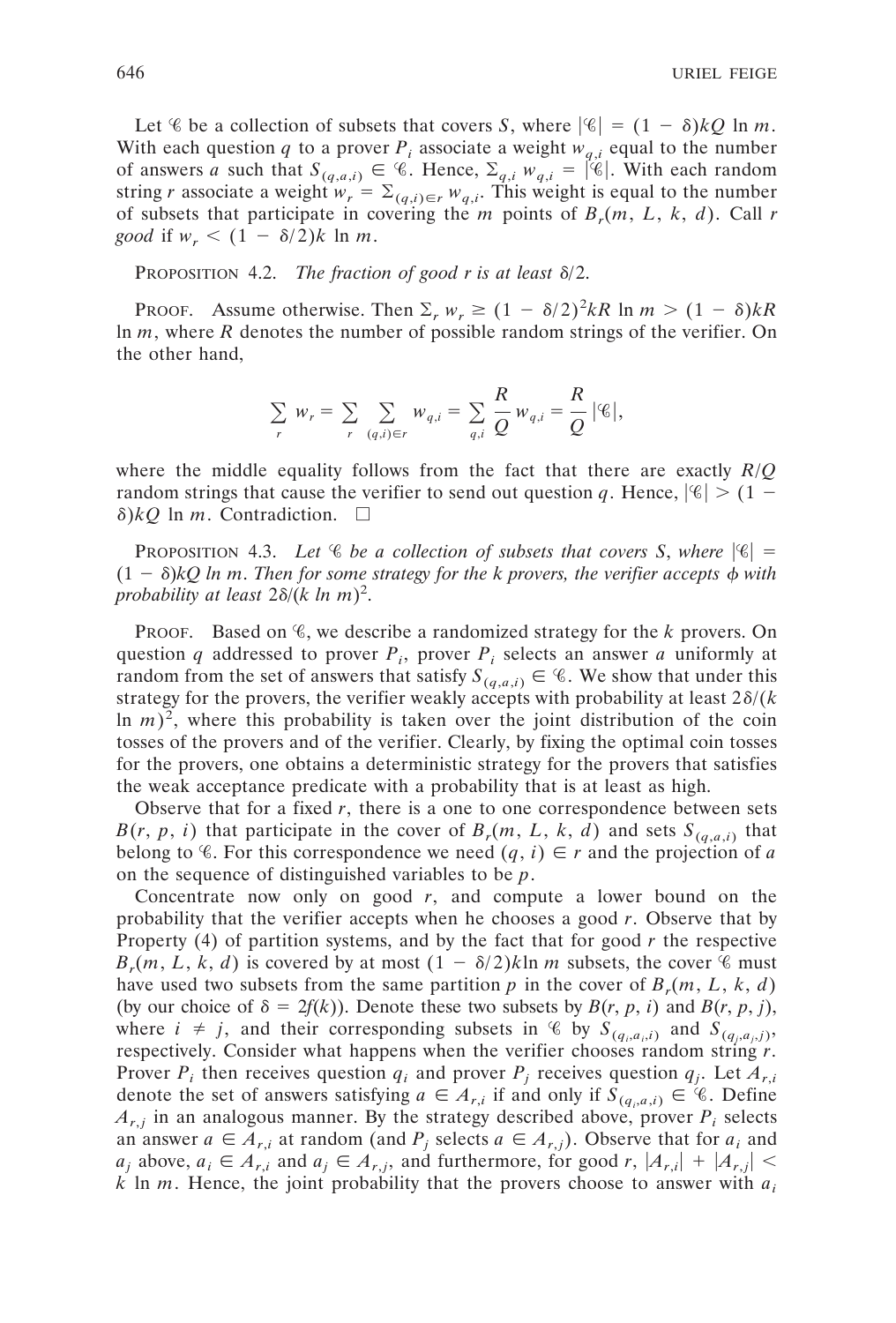and  $a_j$  is at least  $4/(k \ln m)^2$ . Since both these answers are consistent with the label  $p$  of the same partition, the verifier weakly accepts.

To complete the proof, use Proposition 4.2, which shows that the probability that a verifier chooses a good *r* is at least  $\delta/2$ .  $\Box$ 

To complete the proof of Lemma 4.1, observe that  $2\delta/(k \ln m)^2 > k^2 \cdot 2^{-c\ell}$ , for sufficiently large  $\ell$  (made possible by  $\ell = \Theta(\log \log n)$  and  $m = n^{\Theta(\ell)}$ ).  $\Box$ 

THEOREM 4.4. If there is some  $\epsilon > 0$  such that a polynomial time algorithm can *approximate set cover within*  $(1 - \epsilon)$  *ln n, then NP*  $\subset$  *TIME*(*n*<sup>*O*(*log log n*)</sup>).

PROOF. Assume that there is a polynomial time algorithm *A* that approximates set cover within  $(1 - \epsilon) \ln n$ . Consider now an arbitrary NP-problem. Reduce it to the NP-complete problem of approximating an instance of max 3SAT-5. Now follow the reduction to set cover described above, with *k* sufficiently large so that  $f(k)$  in Lemma 4.1 is smaller than  $\epsilon/4$ , and with  $m =$  $(5n)^{2\ell/\epsilon}$ . Using the deterministic construction of partition systems described in Naor et al. [1995], and observing that *m*, *R* and  $\hat{Q}$  are bounded by  $n^{O(\log \log n)}$ , the time to perform this reduction is  $n^{O(\log \log n)}$ . Recall that the number of points in the set cover problem is  $N = mR$  where  $R = (5n)^{\ell}$ , and observe that for *m* as above,  $\ln m > (1 - \epsilon/2) \ln N$ . By Lemma 4.1, if the original NP instance was satisfiable, all points can be covered by *kQ* subsets, and if the original NP instance was not satisfiable, all points cannot be covered by  $(1 2f(k)$ ) $kQ$  ln *m*. For our choice of *k* and *m*, the ratio between the two cases is  $(1 - 2f(k))\ln m > (1 - \epsilon) \ln N$ . Hence, by applying algorithm *A* to the set cover problem, one can tell whether the original NP instance was satisfiable or not.  $\square$ 

#### 5. *Max k-cover*

We say that a polynomial time algorithm *constructively approximates* max *k*-cover within a ratio of  $\delta$  < 1 if on any input, the number of points covered by the *k* sets selected by the algorithm is at least a  $\delta$ -fraction of the number of points covered by the optimal solution. The following proposition is well known and is presented for completeness.

PROPOSITION 5.1. *The greedy algorithm* (*iteratively selecting the sets that cover the largest number of yet uncovered points*) *constructively approximates max k-cover within a ratio of at least*  $1 - 1/e \approx 0.632$ .

PROOF. Let  $S' \subset S$  be the set of points covered by the optimal solution, and let  $n' = |S'|$ . Let  $n_i$  be the number of new points covered by the *i*th set selected by the greedy algorithm. Then since  $S<sup>3</sup>$  can be covered by  $k$  sets, it follows that

$$
n_i \geq \frac{n'-\sum_{j=1}^{i-1} n_j}{k}.
$$

Hence  $\Sigma_{j=1}^{i} n_j \ge n' - n' (1 - (1/k))^i$  and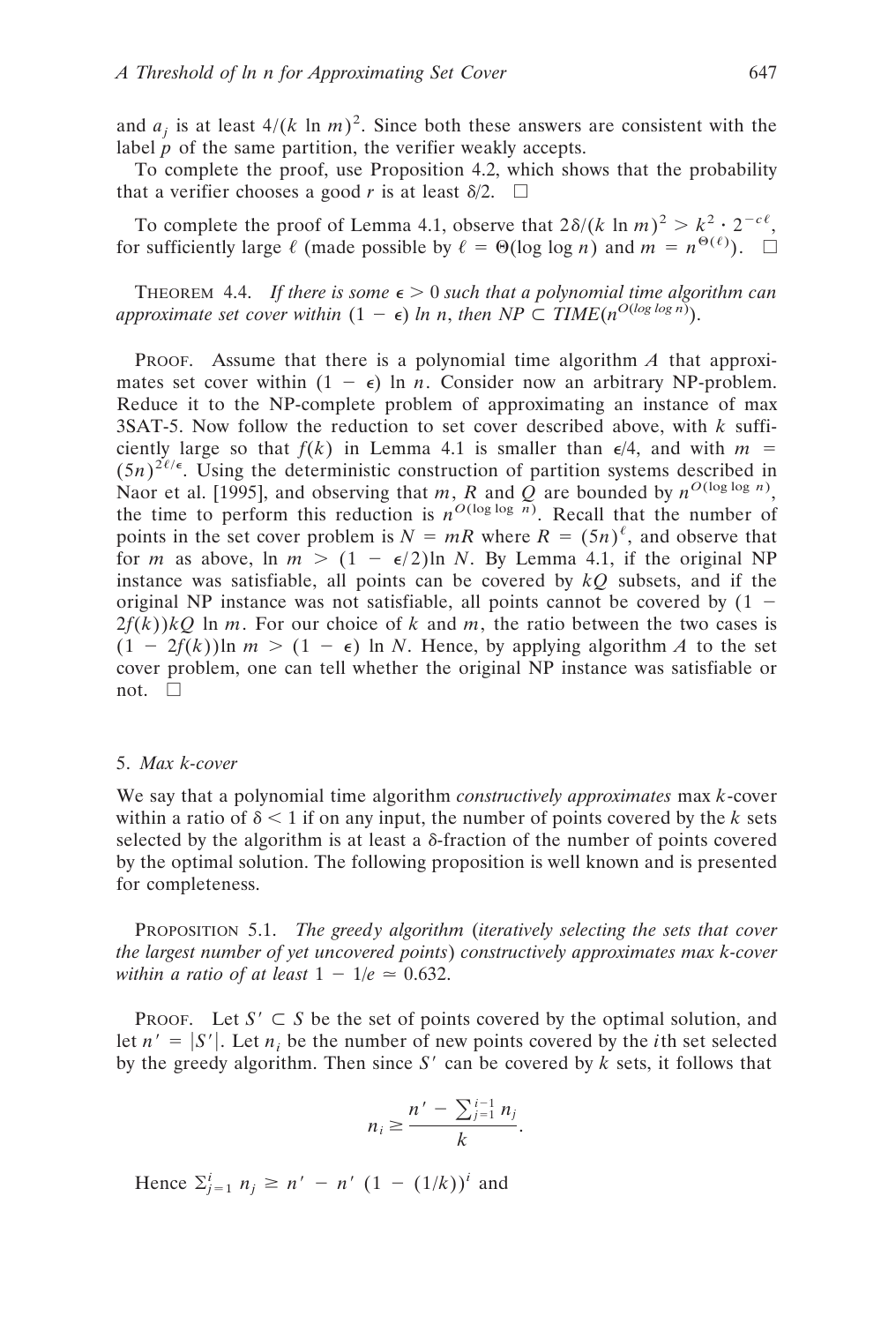$$
\sum_{i=1}^{k} n_i \ge n' - n' \left( 1 - \frac{1}{k} \right)^{k} \ge n' (1 - 1/e).
$$

Using a Turing reduction, Theorem 4.4 can be used to show that the performance guarantee of the greedy algorithm is optimal up to low-order terms. This has also been observed by others (see Guha and Khuller [1998], for example).

PROPOSITION 5.2 *If max k-cover can be constructively approximated in polynomial time within a ratio of*  $(1 - 1/e + \epsilon)$  *for some*  $\epsilon > 0$ , *then* NP  $\subset$  $TIME(n^{O(log log n)})$ .

PROOF. Assume that a polynomial time algorithm *A* approximates max *k*-cover within a ratio of  $1 - 1/e + \epsilon$  for some  $\epsilon > 0$ . We use algorithm *A* as a subroutine in a polynomial time algorithm  $B$  that approximates set cover within  $(1 - \delta)$  ln *n*. By Theorem 4.4, this implies that  $NP \subset TIME(n^{O(\log \log n)})$ .

Given an instance of set cover, try out all possible values of  $1 \leq k \leq n$  as the number of sets that suffice to cover all points. One of those choices of *k* is the true optimal *k*, and we concentrate on the one case in which this *k* is tried out. Algorithm *B* repeatedly applies algorithm  $\vec{A}$  on max  $\vec{k}$ -cover problems, where after each application the points already covered by previous applications are removed (but *k* remains unchanged).

Since all of *S* can be covered by *k* of the sets, then each time algorithm *A* is applied a fraction of at least  $(1 - 1/e + \epsilon)$  of the remaining points are covered. Hence the number of times that *A* is applied is at most  $\ell$  where  $\ell$  satisfies (1/*e* –  $\epsilon$ <sup> $\ell$ </sup> = 1/*n*, and the number of sets used in the cover is at most  $\ell k$  (recall that *k* is the number of sets used by the optimum cover). Simple manipulations show that  $\ell = \ln n/(1 - \ln(1 - e\epsilon)) < (1 - \delta) \ln n$  for some  $\delta > 0$  that depends only on  $\epsilon$ .  $\Box$ 

We say that a polynomial time algorithm *approximates* max *k*-cover within a ratio of  $0 < \delta < 1$  if on any input, the algorithm outputs a number that is between opt and  $\delta$  · opt, where opt denotes number of points covered by the optimal solution. The following theorem improves on Proposition 5.2 in two respects: approximation need not be constructive, and the assumption  $NP \not\subset$ *TIME*( $n^{O(\log \log n)}$ ) is weakened to  $P \neq NP$ .

THEOREM 5.3. *For any*  $\epsilon > 0$ , *max k-cover cannot be approximated in polynomial time within a ratio of*  $(1 - 1/e + \epsilon)$ , *unless P = NP.* 

PROOF. We show a reduction from approximating max 3SAT-5 to approximating max *k*-cover. The value of *k* for the *k*-cover problem will be denoted by *k*9, so as to distinguish it from the number of provers in the underlying *k*-prover proof system, and from the parameter *k* that this number induces for partition systems.

The proof closely mimics that for set cover, and the reader is assumed to be familiar with the reduction of Section 4 and the proof of Lemma 4.1. Unlike the case for set cover, we set the parameter  $\ell$  (number of repetitions) to be some large constant (rather than  $\Theta(\log \log n)$ ). For this reason we shall get NP-hardness results rather than results under the assumption that  $NP \not\subset$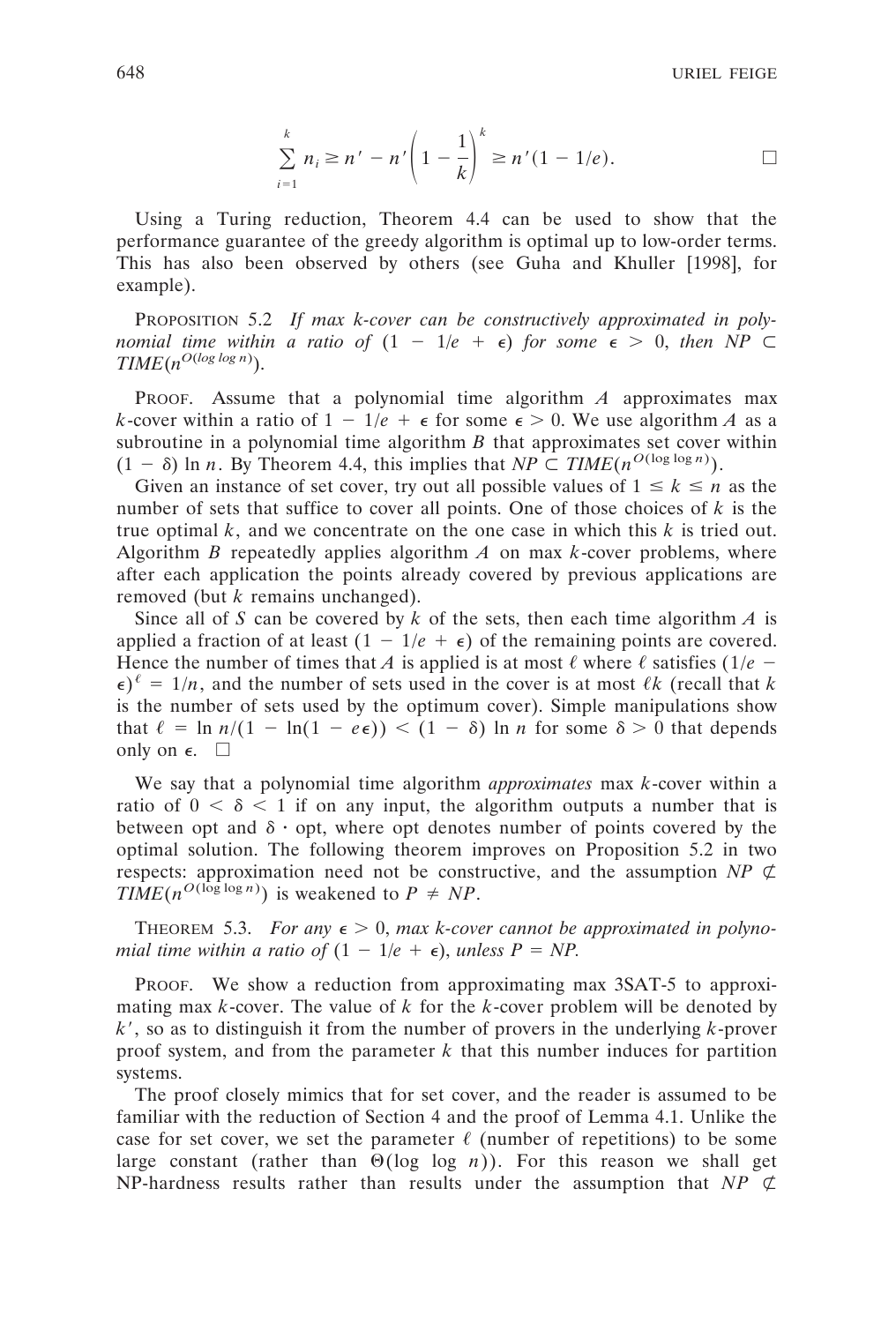$TIME(n^{O(\log \log n)})$ . The explicit construction of partition systems becomes simpler. Recall that  $L = 2^{\ell}$  and let  $m = k^{L}$  (the number of points in the partition system is now a constant that depends on the number of provers and the number of repetitions). Treat the points in a partition system as vectors in  $\{0, \ldots, k-1\}^L$ , and let the *i*th *partition* partition the points into *k* disjoint subsets according to their value on the *i*th coordinate. Clearly, any collection of *j* subsets that appear in pairwise disjoint partitions covers exactly  $(1 - (1 1/k$ <sup>*j*</sup>)*m* points.

By performing the reduction of Section 4, we create an instance of max  $k'$ -cover with  $k' = kQ$ . If the original 3CNF-5 formula is satisfiable, then all *N* points can be covered by  $kQ$  sets. We sketch the proof that if only a  $(1 \epsilon'$ )-fraction of the clauses of the original formula are simultaneously satisfiable, then *kQ* sets can cover at most  $(1 - 1/e + g(k))N$  points, where  $g(k) \rightarrow 0$  as  $k \rightarrow \infty$ .

Assume that a  $(1 - 1/e + \epsilon)$ -fraction of the points are covered, and derive a contradiction. In analogy to the proof of Lemma 4.1, call *r good* if two conditions hold:  $w_r \leq 3k/\epsilon$ , and the  $w_r$  sets that participate in covering points in the partition system *r* contain at least two sets from the same partition.

PROPOSITION 5.4. *The fraction of good r is at least*  $\epsilon/3$ .

**PROOF.** The average value (over the choice of r) of  $w_r$  is exactly k (similar to the proof of Proposition 8). Hence the fraction of *r* with  $w_r > 3k/\epsilon$  is at most  $\epsilon/3$ . Even if all points of the respective partition systems of these  $r$  are covered, the average number of points that need to be covered from each other partition system is at least  $(1 - 1/e + 2\epsilon/3)m$ . The average value of *w<sub>r</sub>* for these other *r* is not larger than *k*.

Now assume that the fraction of good *r* is less than  $\epsilon/3$  and derive a contradiction. Even if all points of the good partition systems are covered, the average number of points that need to be covered from each remaining partition system is at least  $(1 - 1/e + \epsilon/3)m$ . The average value of *w<sub>r</sub>* for the remaining partition systems is at most  $(1 + \epsilon/3)k$ . For the function  $h(j) = (1 - (1 (1/k)^j$ *m* which describes how many points are covered by *j* subsets, the second derivative is never positive. Hence the average number of points that are covered per partition is maximized when all *wr* are equal, and then it is  $(1 - (1 - 1/k)^{(1 + \epsilon/3)k})m$ , which is smaller than  $(1 - 1/e + \epsilon/3)m$  (for large enough  $k$ ).  $\square$ 

Now proceed as in Proposition 4.3, using the fact that  $w_r \leq 3k/\epsilon$  for good *r*. This will give a strategy for the provers that causes the verifier to weakly accept with probability  $\epsilon/3(\epsilon/3k)^2$ . This is larger than  $k^2 2^{-c\ell}$ , for large enough  $\ell$ . Contradiction.  $\Box$ 

## 6. *Refinements*

In our hardness of approximation result for set cover,  $\epsilon$  need not be constant. It may be a decreasing function of *n*. To make  $\epsilon$  as small as possible, we strengthen the  $NP \notin TIME(n^{\log \log n})$  assumption. Observe that the low order terms in Proposition 6.1 are not far from optimal, as the greedy algorithm approximates set cover within  $\ln n - \ln \ln n + O(1)$  [Slavik 1996].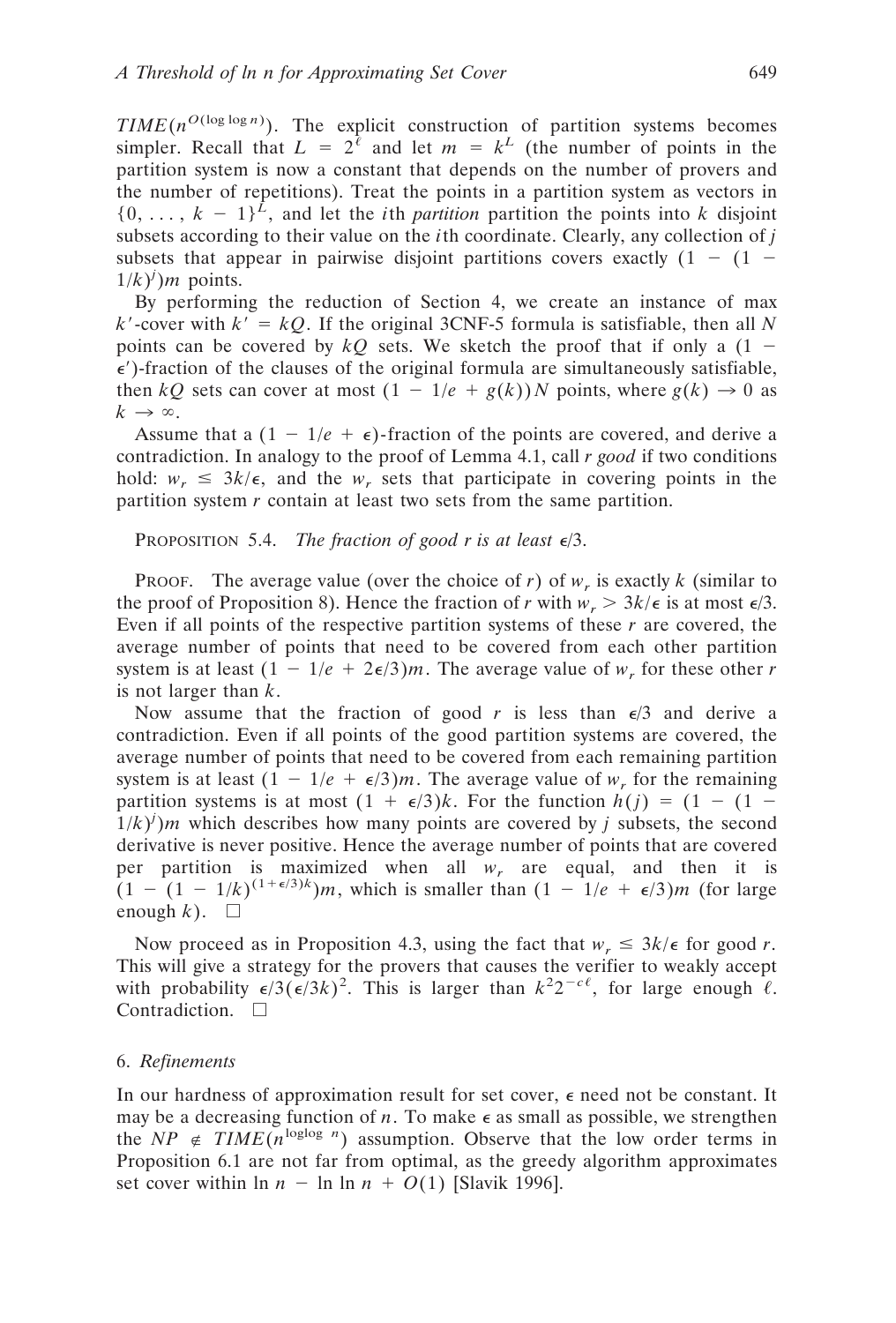PROPOSITION 6.1. *If for some*  $\eta > 0$ , *NP*  $\nsubseteq$  *ZTIME*(2<sup>*n*<sup>n</sup></sup>), *then for some constant*  $c' > 0$ *, there is no polynomial time algorithm that approximates set cover within*  $ln n - c'(ln ln n)^2$ .

PROOF. By the NP-completeness of approximating MAX 3SAT-5, if there is a problem in NP that does not have  $ZTIME(2^{n^{n}})$  algorithms for some  $\eta > 0$ , then max 3SAT-5 is not approximable in  $ZTIME(2^{O(n^{2\eta})})$ , for some (other)  $0 < \eta <$ 1. Performing the reduction of Section 4 under this stronger assumption, we can choose parameters of the reduction (such as  $k$  and  $m$ ) to be larger, obtaining smaller low order terms in the hardness of approximation result for set cover.

Specifically, we choose:

Number of points in a partition system:  $m = e^{n^{\eta}}$ .

Number of provers:  $k = \ln m/3 \ln \ln m \approx n^{\eta}$ .

Number of random bits of verifier:  $\ell = c^n \log n$ , for some sufficiently large constant  $c'' > 0$ .

We first verify that the above combination of parameters is possible. Recall from Section 2 that we need *k* codewords of length  $\ell$  such that the Hamming distance between any two codewords is  $\Omega(\ell)$ . This is possible whenever k is at most mildly exponential in  $\ell$  (e.g., by taking a random code), which holds for the choice of  $\ell = c'' \log n$ . Another thing that needs to be checked is that the proof of Lemma 4.1 still goes through, and we shall verify this shortly.

We analyze the hardness of approximation ratio that these parameters give. Observe that for  $\ell$  as above, the number of random strings available to the verifier is  $R = (5n)^e = (5n)^{c \log n}$ . The total number of points in the set cover problem is  $N = mR$ . Recall that if the original 3CNF-5 formula is satisfiable then  $kQ$  sets may be used to cover all points, where  $k$  is the number of provers, and *Q* is the number of different questions that a single prover can receive. If only a  $(1 - \epsilon')$ -fraction of the clauses of the original 3CNF-5 formula are simultaneously satisfiable, then  $(1 - 2f(k))kQ$  ln *m* sets are required in order to cover all points. The ratio between these two cases is  $(1 - 2f(k)) \ln m$ , which we need to express as a function of *N*, the total number of points in the instance of set cover.

From Lemma 3.2, it follows that in  $ZTIME(m^{O(\log m)}) = ZTIME(2^{O(n^2n)})$  we can construct partition systems with  $f(k) = 2/k = 6 \ln \ln m / \ln m$ . From our choice of parameters,  $\ln m = n^{\eta}$  and  $\ln N = \ln mR = n^{\eta} + O((\log n)^2)$ , implying that  $\ln m \ge \ln N - O((\ln \ln N)^2)$ . Altogether we have that  $(1 2f(k)$ ) ln  $m \ge \ln N - O((\ln \ln N)^2)$ , as needed.

Finally, recall that for the proof of Lemma 4.1 we required that  $4f(k)$  $(k \ln m)^2 > k^2 \cdot 2^{-c\ell}$ , which indeed holds when  $\ell$  is a sufficiently large multiple of  $\log n$ .  $\square$ 

An open question that is "traditionally" (ever since Lund and Yannakakis [1994]) associated with the hardness of approximating set cover is that of constructing two-prover one-round proof systems for NP, in which the amount of randomness used by the verifier is logarithmic, the answer length of the provers is logarithmic, and the error is polynomially small. Recall that our new *k*-prover proof system is a variation on the low-error two-prover proof system of Section 2.2. Conceivably, if we had as a starting point a low-error two-prover proof system in which the verifier uses  $O(\log n)$  random bits, our techniques would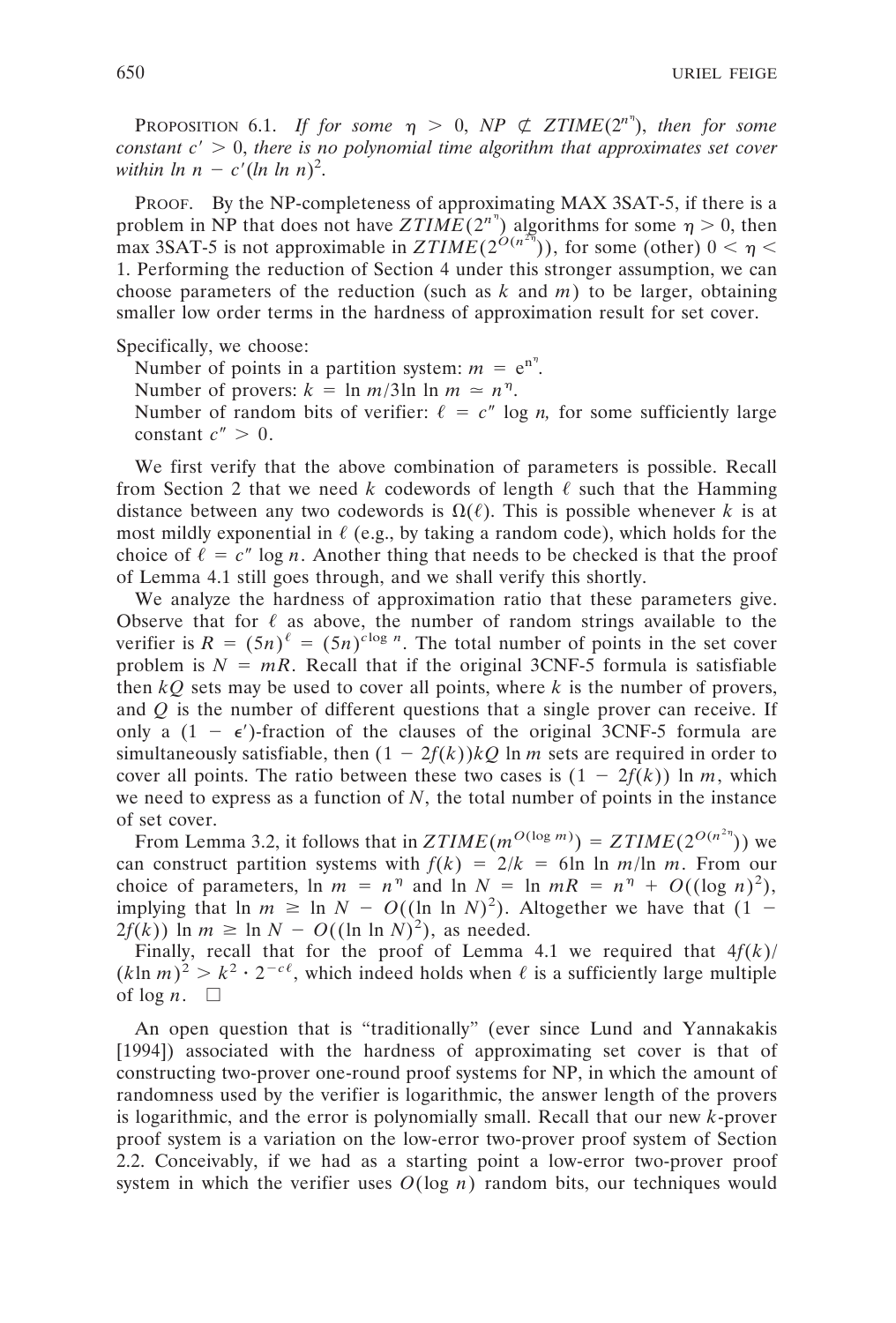lead to a proof of hardness of approximating set cover within  $(1 - \epsilon)$  ln *n* under the assumption that  $P \neq NP$ , rather than  $NP \not\subset TIME(n^{O(\log \log n)})$ . The number of random bits used by the verifier is relevant here because we construct instances of set cover with  $N = mR$  points. For the reduction to be polynomial, *R* must be polynomial in *n*, implying that the number of random bits used by the verifier must be logarithmic in  $n$ . The error in the proof system has to be at most  $O(1/(\log n)^2)$  for the proof of Lemma 4.1 (or a similar lemma) to go through. The answer length must remain logarithmic so that the number of subsets and the number of partitions in a partition system will remain polynomial.

The open question of trying to decrease  $R$  is also related to the analysis of the low order terms as in Proposition 6.1. For  $m = 2^{n^n}$ , if *R* is decreased to  $O(n^c)$ , then  $\ln m = \ln N - O(\ln \ln N)$ . This may allow to reduce the low order term to  $\Theta(\log \log n)$  (under the complexity assumption of Proposition 6.1). We remark that for this choice of parameters we need the error in the *k*-prover proof system to be polynomially small in order for the proof of Lemma 4.1 to go through.

We do not know that reducing the number of random bits used by the verifier in two prover proof systems is a necessary requirement for obtaining tight (up to low-order terms) NP-hardness results for set cover. Moreover, it may not even be a sufficient requirement, since current techniques require that the proof systems have very regular structure.

Some of the difficulties involved in reducing the number of random bits in two-prover proof systems are discussed in Feige and Kilian [1995].

ACKNOWLEDGMENTS. I thank Moni Naor, Leonard Shulman, and Aravind Srinivasan for a preview of Naor et al. [1995], and Mihir Bellare for his comments on an earlier version of this manuscript.

## **REFERENCES**

- ARORA, S., LUND, C., MOTWANI, R., SUDAN, M., AND SZEGEDY, M. 1992. Proof verification and hardness of approximation problems. In *Proceedings of the 33rd Annual Symposium on Foundations of Computer Science*. IEEE Computer Society Press, Los Alamitos, Calif., pp. 14–23.
- ARORA, S., AND SAFRA, S. 1998. Probabilistic checking of proofs: A new characterization of NP. *J. ACM 45*, 1 (Jan.), 72–122.
- BABAI, L., FORTNOW, L., AND LUND, C. 1991. Non-deterministic exponential time has two-prover interactive protocols. *Computat. Complex. 1*, 3–40.
- BABAI, L., AND MORAN, S. 1988. Arthur–Merlin games: A randomized proof system, and a hierarchy of complexity classes. *J. Comput. Syst. Sci. 36*, 254–276.
- BELLARE, M., GOLDWASSER, S., LUND, C., AND RUSSELL, A. 1993. Efficient probabilistically checkable proofs and applications to approximation. In *Proceedings of the 25th Annual ACM Symposium on the Theory of Computing* (San Diego, Calif., May 16–18). ACM, New York, pp. 294–304.

BEN-OR, M., GOLDWASSER, S., KILIAN, J., AND WIGDERSON, A. 1988. Multi-prover interactive proofs: How to remove intractability assumptions. In *Proceedings of the 20th Annual ACM Symposium on the Theory of Computing* (Chicago, Ill., May 2–4). ACM, New York, pp. 113–131.

- CHVATAL, V. 1979. A greedy heuristic for the set covering problem. *Math. Oper. Res. 4*, 233–235.
- DYER, M., AND FRIEZE, A. 1985. A simple heuristic for the p-cent problem. *Oper. Res. Lett. 3*, 285–288.
- FEIGE, U., GOLDWASSER, S., LOVÁSZ, L., SAFRA, S., AND SZEGEDY, S. 1996. Interactive proofs and the hardness of approximating cliques. *J. ACM 43*, 2 (Mar.), 268–292.
- FEIGE, U., AND KILIAN, J. 1995. Impossibility results for recycling random bits in two-prover proof systems. In *Proceedings of the 27th Annual ACM Symposium on the Theory of Computing* (Las Vegas, Nev., May 29–June 1). ACM, New York, pp. 457–468.